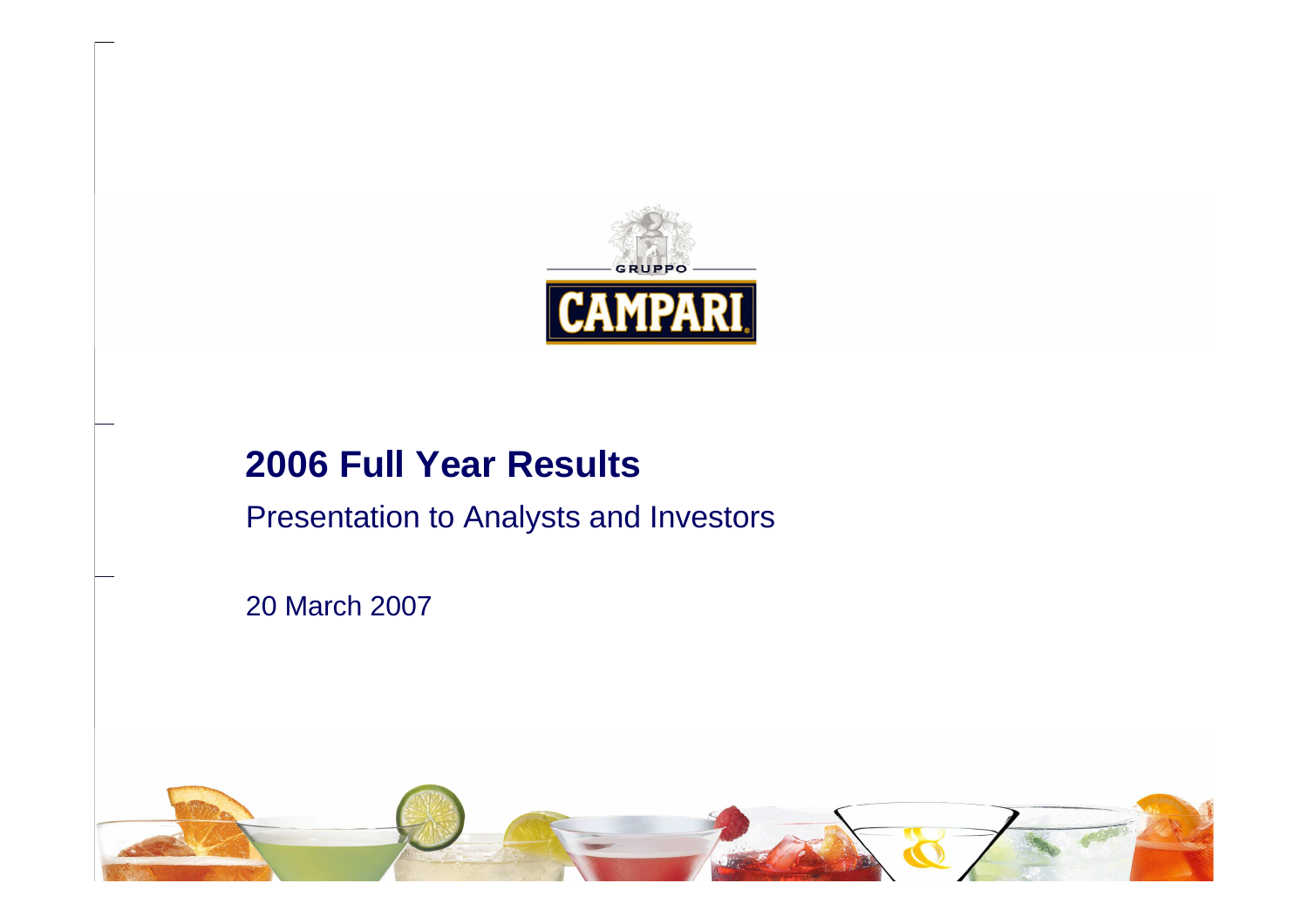## Results highlights

Enzo Visone, CEO



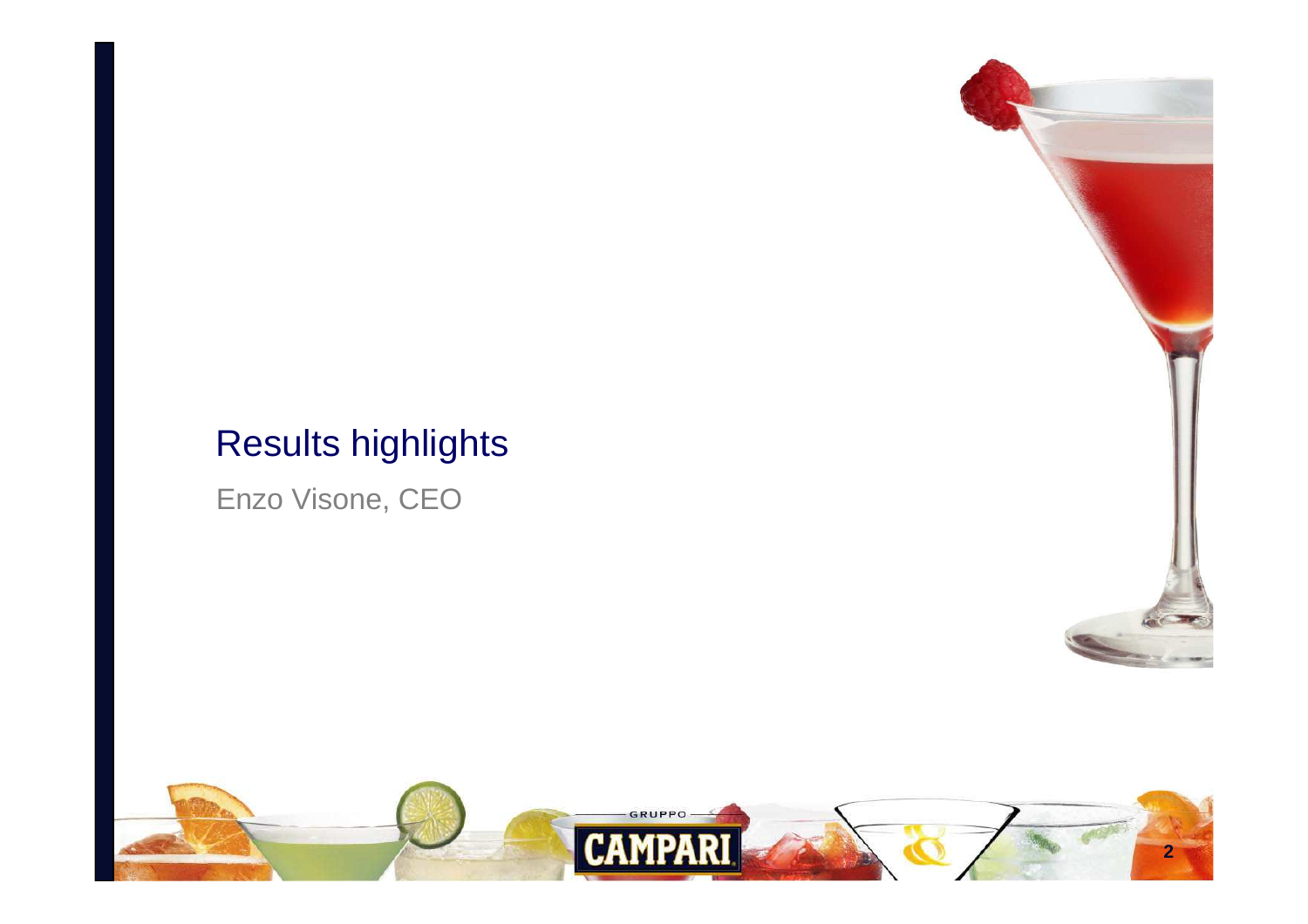## 2006 Full Year Results - Highlights

|                           | <b>FY 2006</b><br>$\epsilon$ million | % change<br>at actual forex | % change<br>at constant forex |
|---------------------------|--------------------------------------|-----------------------------|-------------------------------|
| <b>Net sales</b>          | 932.4                                | $+15.1%$                    | $+14.4%$                      |
| <b>Trading profit</b>     | 256.9                                | $+9.4%$                     | $+8.8%$                       |
| EBITDA (*)                | 210.6                                | $+7.1%$                     | $+6.8%$                       |
| EBIT $(*)$                | 191.4                                | $+6.8%$                     | $+6.5%$                       |
| <b>Group's net profit</b> | 117.1                                | $-0.8%$                     | $-1.4%$                       |

(\*) Before one-off's

- $>$  2006 full year results were positive, thanks to positive contribution of organic growth and new business
- $>$  Slight decline in Group's net profit was mainly due to positive contribution of one-off's in 2005

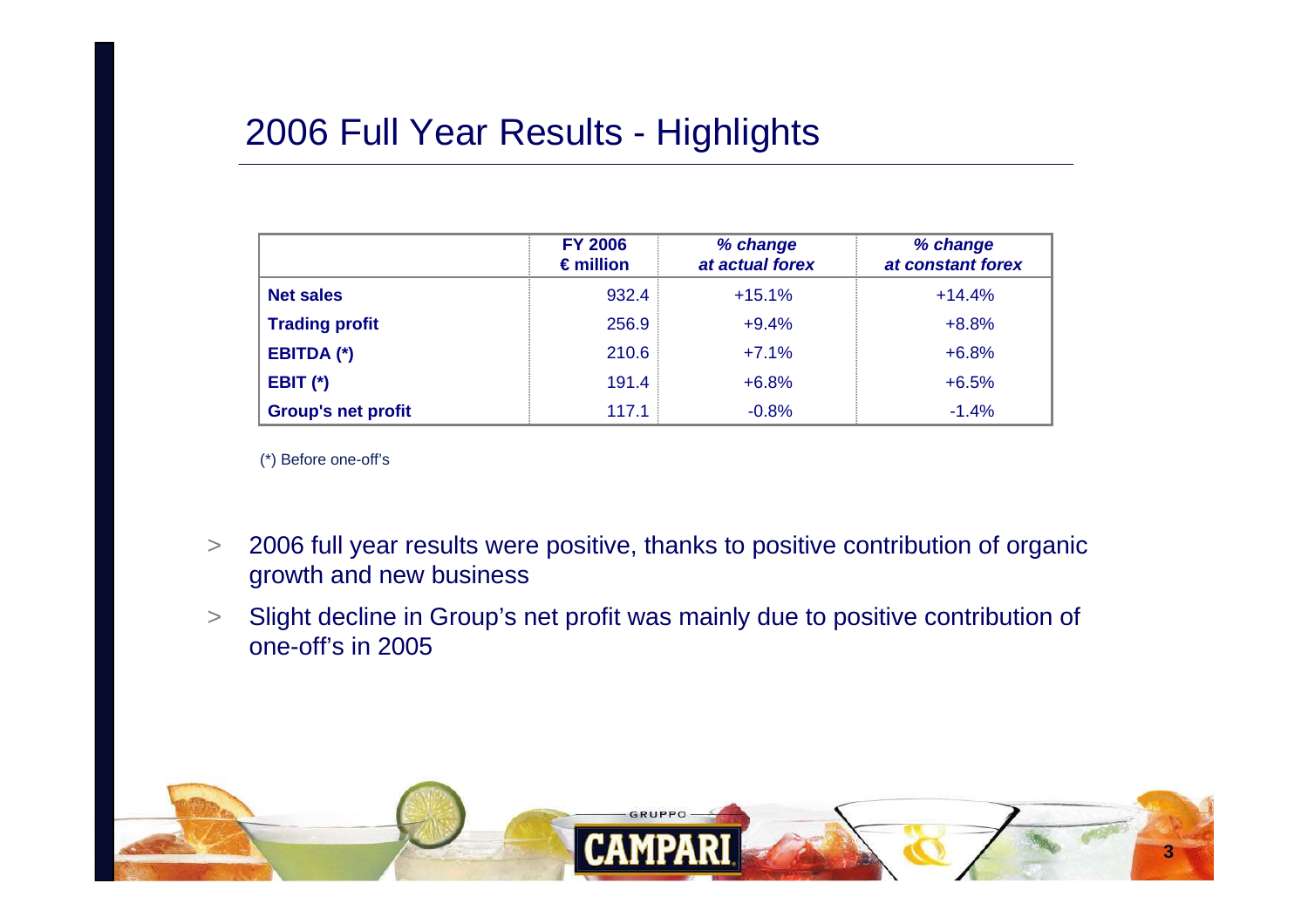### Delivering consistent growth





**4**

(1) EBITDA and EBIT before one-off's from 2004 to 2006 (IFRS)

(2) EBITA=EBIT before goodwill amortisation from 1999 to 2004 (Italian GAAP)

(3) Net income adjusted for goodwill amortisation, exceptionals and tax effects from 1999 to 2004 (Italian GAAP)

**GRUPPO**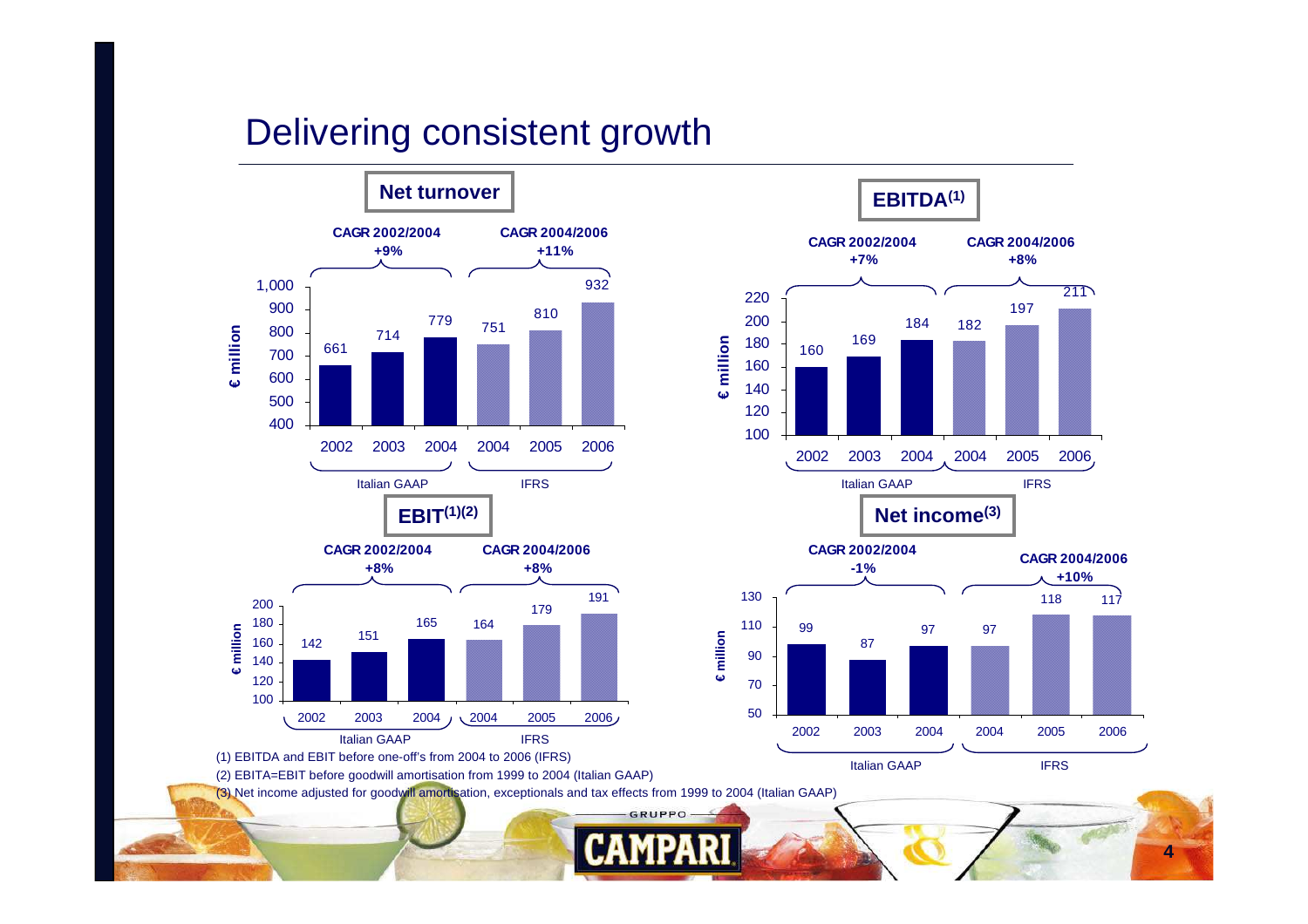## Sales review

Enzo Visone, CEO



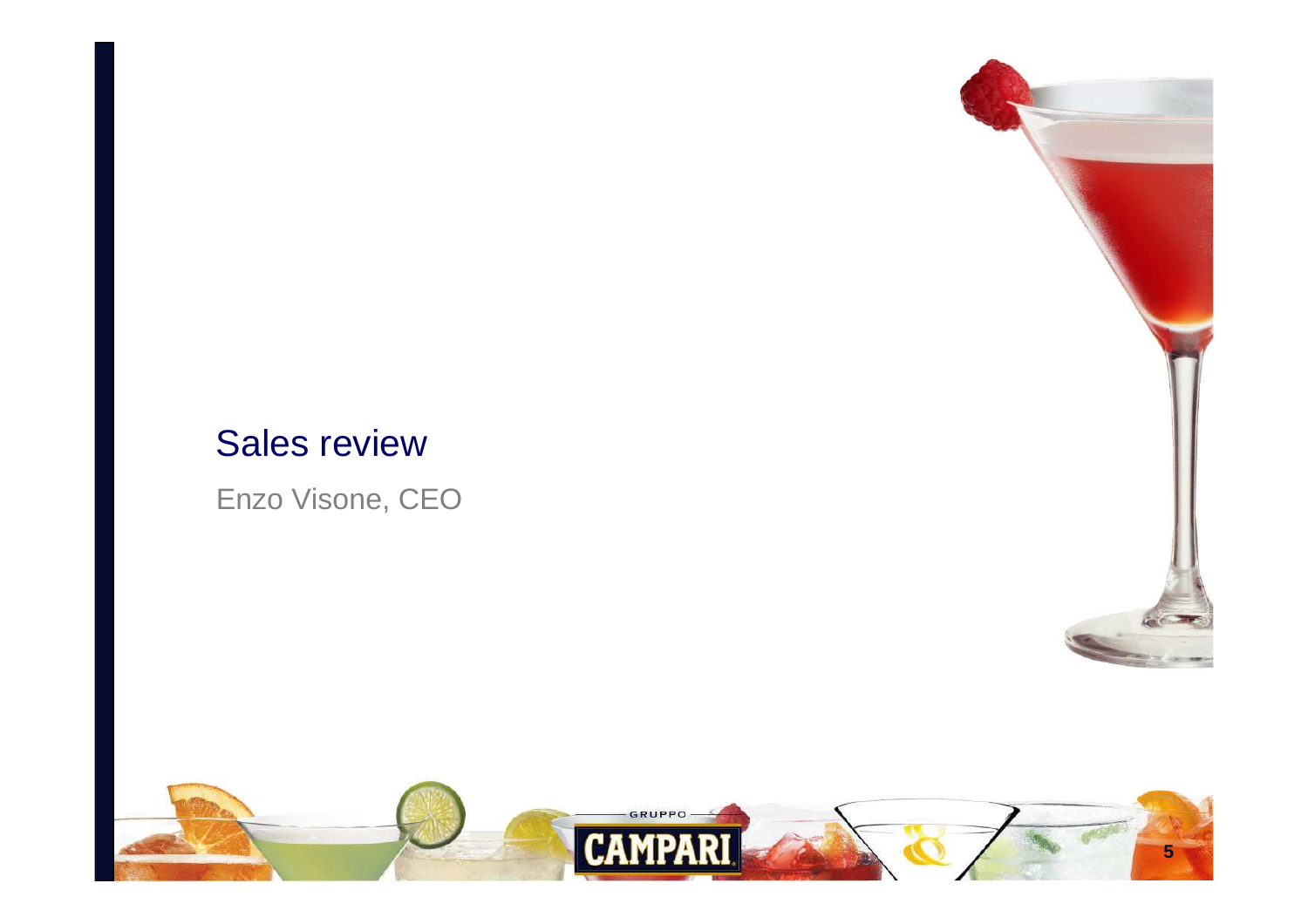### 2006 consolidated net sales - Growth drivers



- >**Organic growth** was driven by a **good performance on most brands**
- >**External growth** related to the recent acquisitions (Glen Grant and Teruzzi & Puthod) and to various **new distribution agreements** (C&C brands, Jack Daniel's and Midori)
- >Positive foreign exchange impact was attributable to Brazilian Real, in part offset by US Dollar

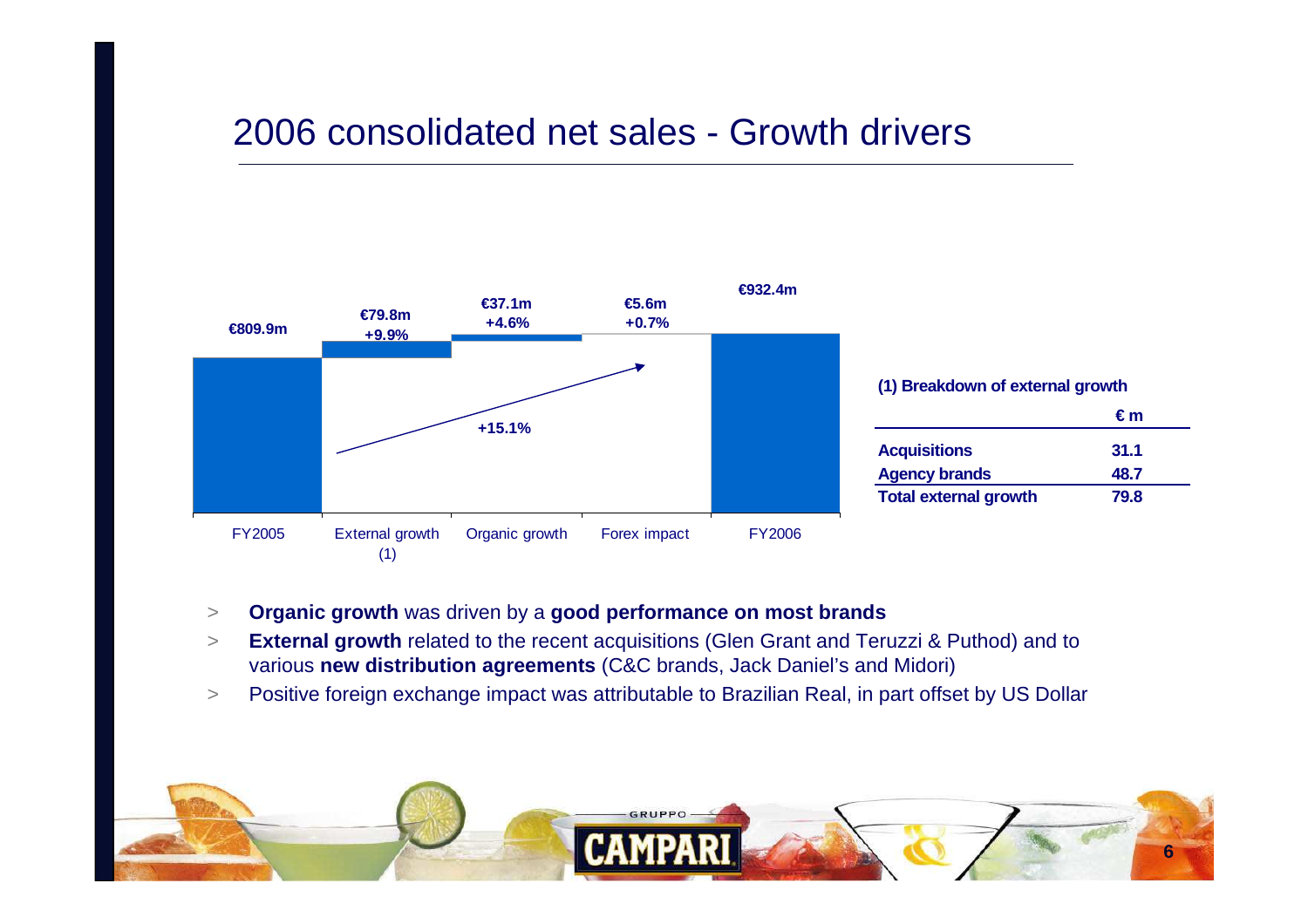## Net sales analysis by region



- > Positive performance despite difficult market conditions (incl. negative impact of RTD's: 0.4%)
- > External growth mainly generated by agency brands (Brown-Forman brands) and acquisitions (Glen Grant and Teruzzi & Puthod)



- > Existing business driven by positive results of main brands in major markets
- > External growth mainly generated by **Glen Grant** and by **Teruzzi & Puthod** wines

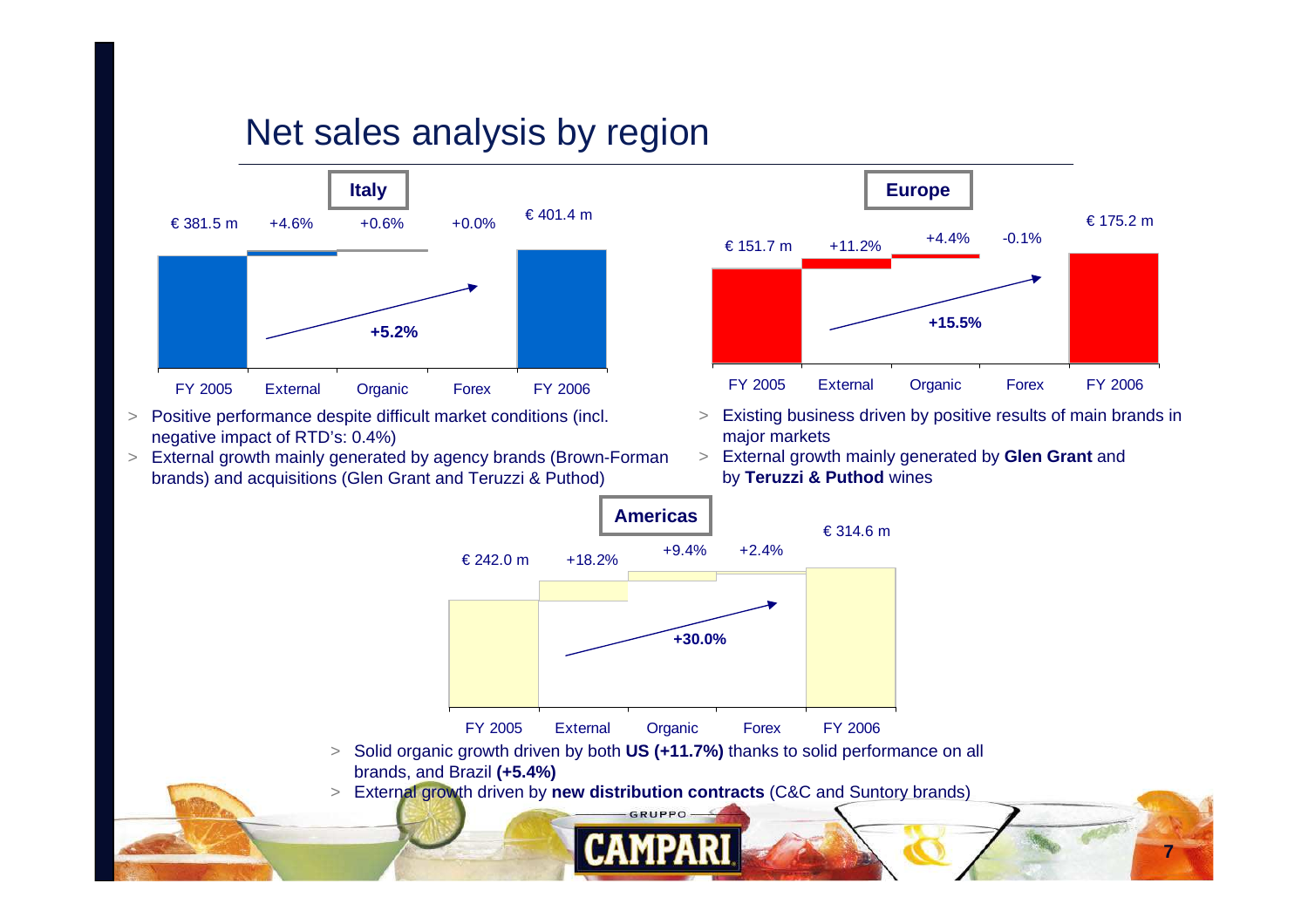## Net sales analysis by segment



>Organic growth mainly driven by **SKYY** and **Aperol**

>External growth driven by **Glen Grant** and **new distribution contracts**



- > Positive performance in existing business mainly driven by **Cinzano**
- > External growth generated by **Teruzzi & Puthod**



> Positive performance of **core brands**

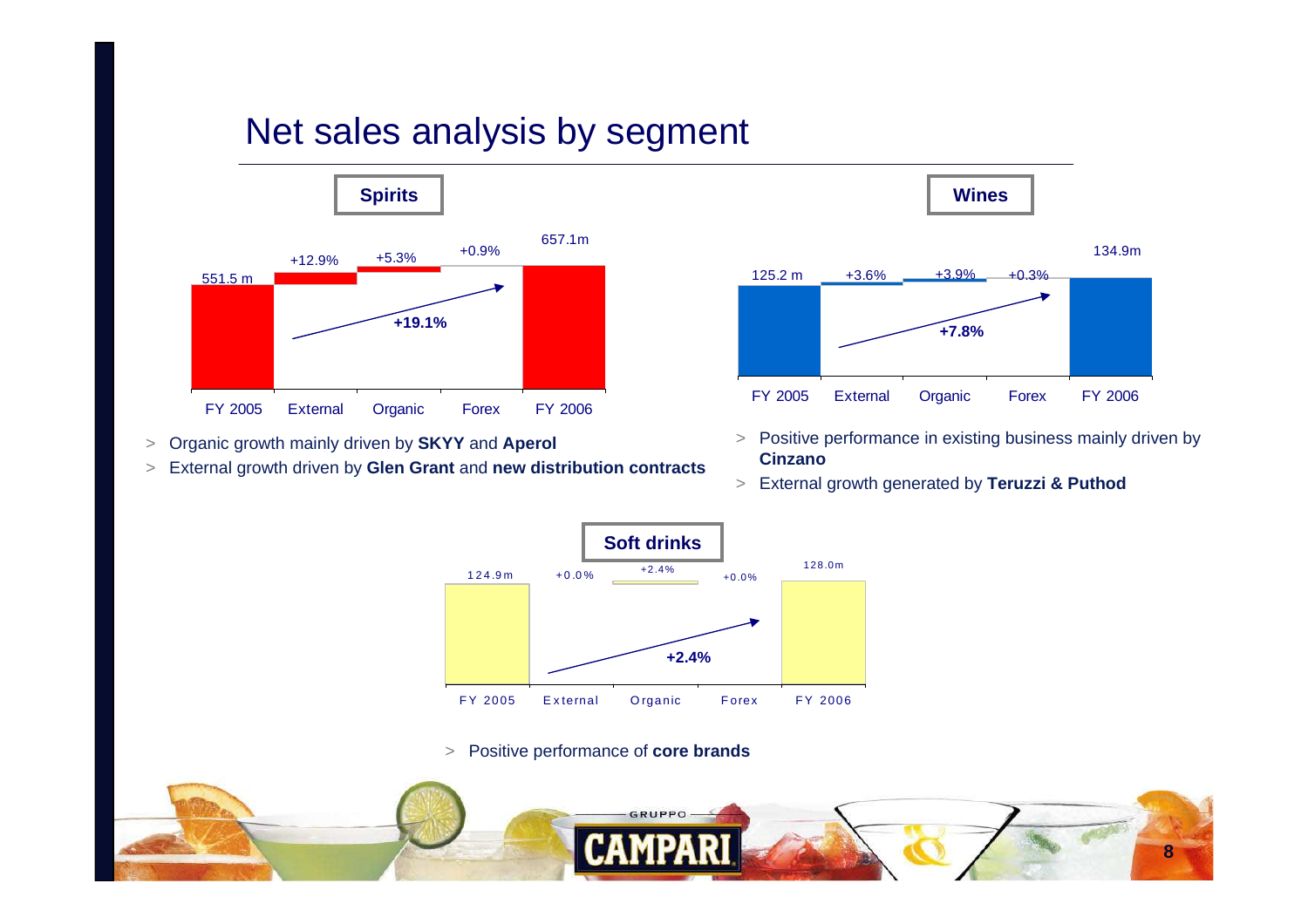### Net sales breakdown

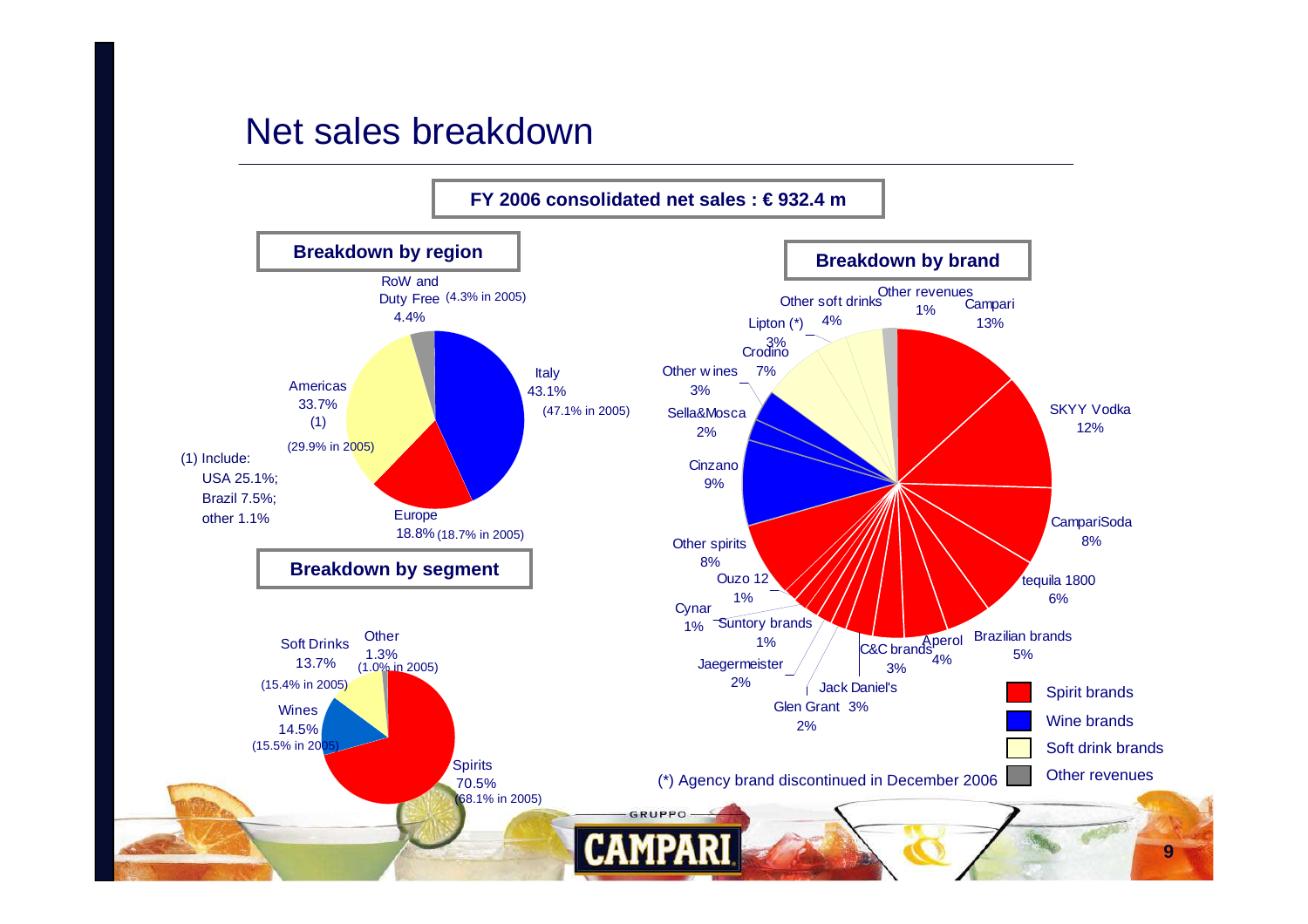## Review of main brands - Spirits

### **Campari : sales\* +1.3% (+2.6% at actual forex)**

- > Good progression in Q4 in Germany and Brazil, partially offset by a weaker performance in the Italian market
- > Roll-out of new packaging proceeding as planned



CAMPAR

 $\overset{\text{SICY}}{90}$ 

New packaging

**SKY1** 

VODKA

**KY** 

#### **SKYY : sales\* +12.0% (+11.3% at actual forex)**

- > Strong growth in US (sales +10.8%). US depletions also show consistent double digit growth in SKYY
- > Strong growth in sales also outside US (exceeding 20% organic growth)
- > International sales account for 15%

(\*) FY2006/FY2005 change in value at constant forex

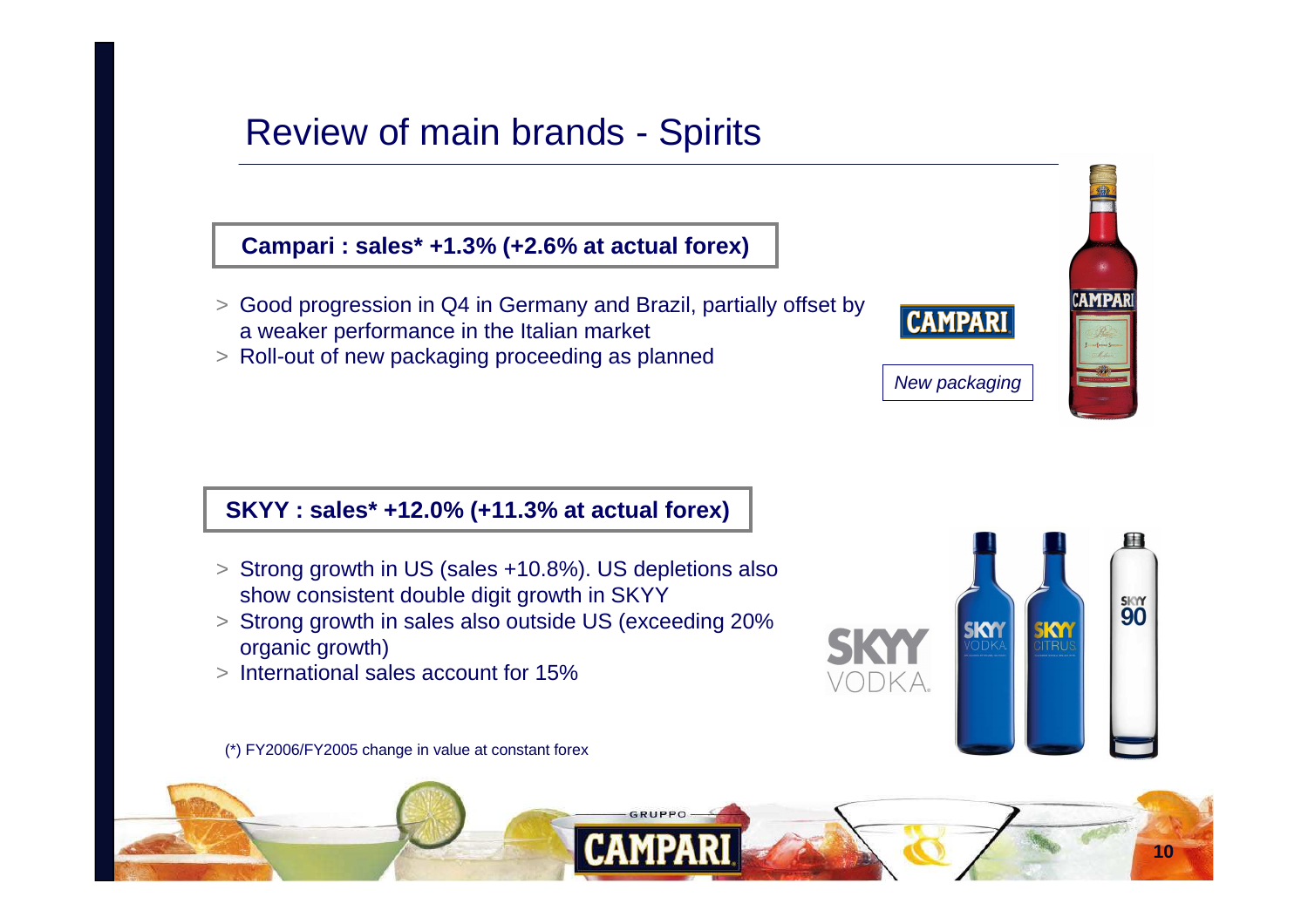## Review of main brands - Spirits (cont.)

### **CampariSoda : flat sales**

- > Sales in line with last year, considered positive due to tough market conditions in Italy
- > New marketing campaign carried out in second half year

**Tequila 1800 : sales\* +15.7% (+14.7% at actual forex)**

> Continuing growth in key US market

**Brazilian brands : sales\* +8.6% (+20.9% at actual forex)**

> Solid growth driven by Dreher

(\*) FY2006/FY2005 change in value at constant forex



Drur

**CAMPARI** 

1800

AÑEJO

the Seater<br>Dreher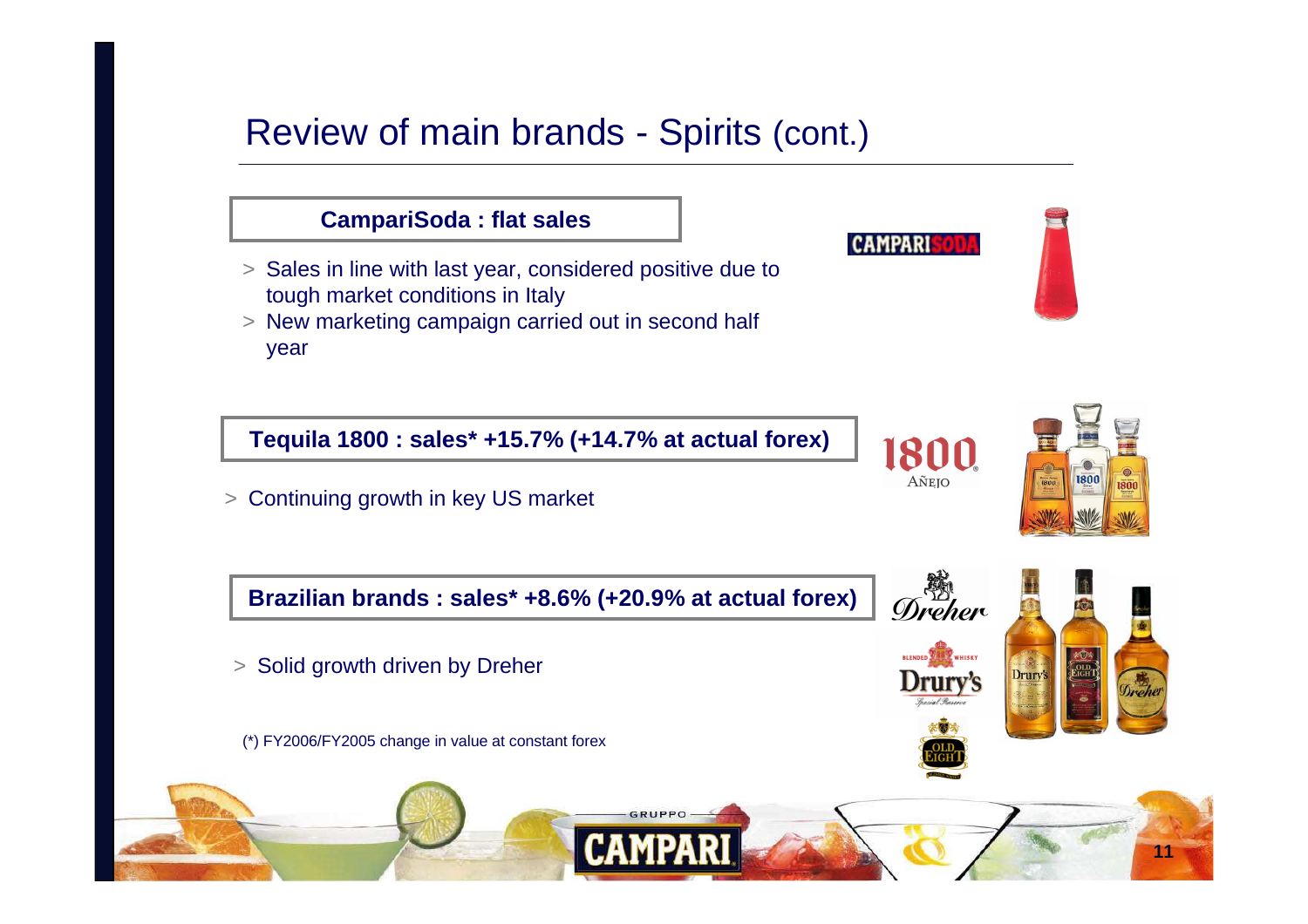## Review of main brands - Spirits (cont.)

### **Aperol : sales\* +20%**

- > Excellent performance on key Italian market (90% of total sales)
- > Good progression in existing as well as new international markets.
- > Growth of 21.6% (CAGR 04/06) since its acquisition

**Cynar : sales\* -12.3% (-10.6% at actual forex)**

> Weaker performance in its major markets also due to introduction of new packaging in 2007

### **Ouzo 12 : sales\* +10.3%**

- > Strong growth driven mainly by German market
- (\*) FY2006/FY2005 change in value at constant forex

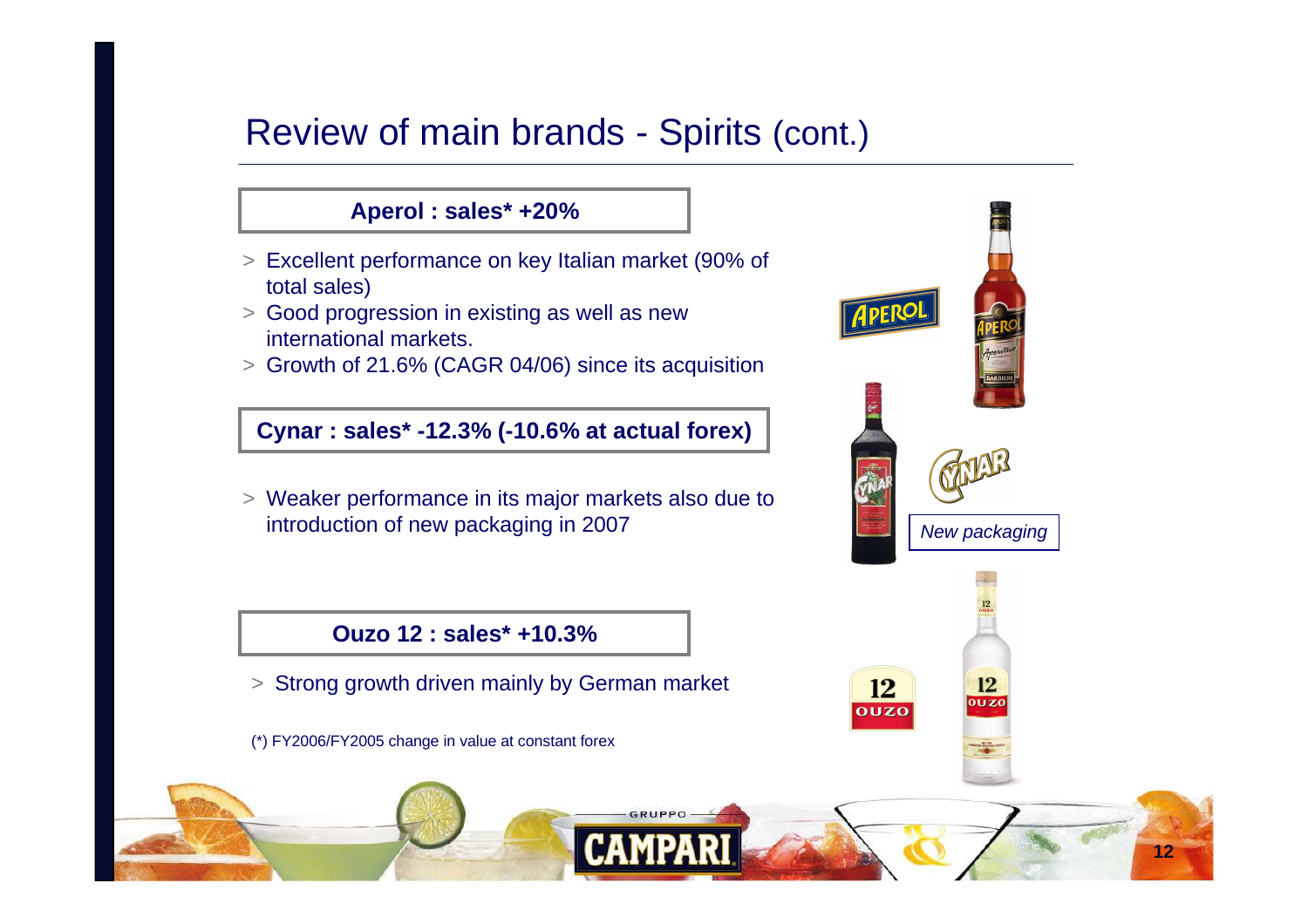## Review of main brands - Wines

### **Cinzano sparkling wines : sales\* +13.6%**

> Excellent performance driven mainly by major markets (Germany and Italy)

### **Cinzano vermouths : sales\* +4.2%**

- > Positive result overall thanks to recovery in H2
- > Major markets performing well

### **Sella & Mosca : sales\* -3.2%**

- > Performance in the domestic market was negatively affected by transition to new sales organisation
- (\*) FY2006/FY2005 change in value at constant forex

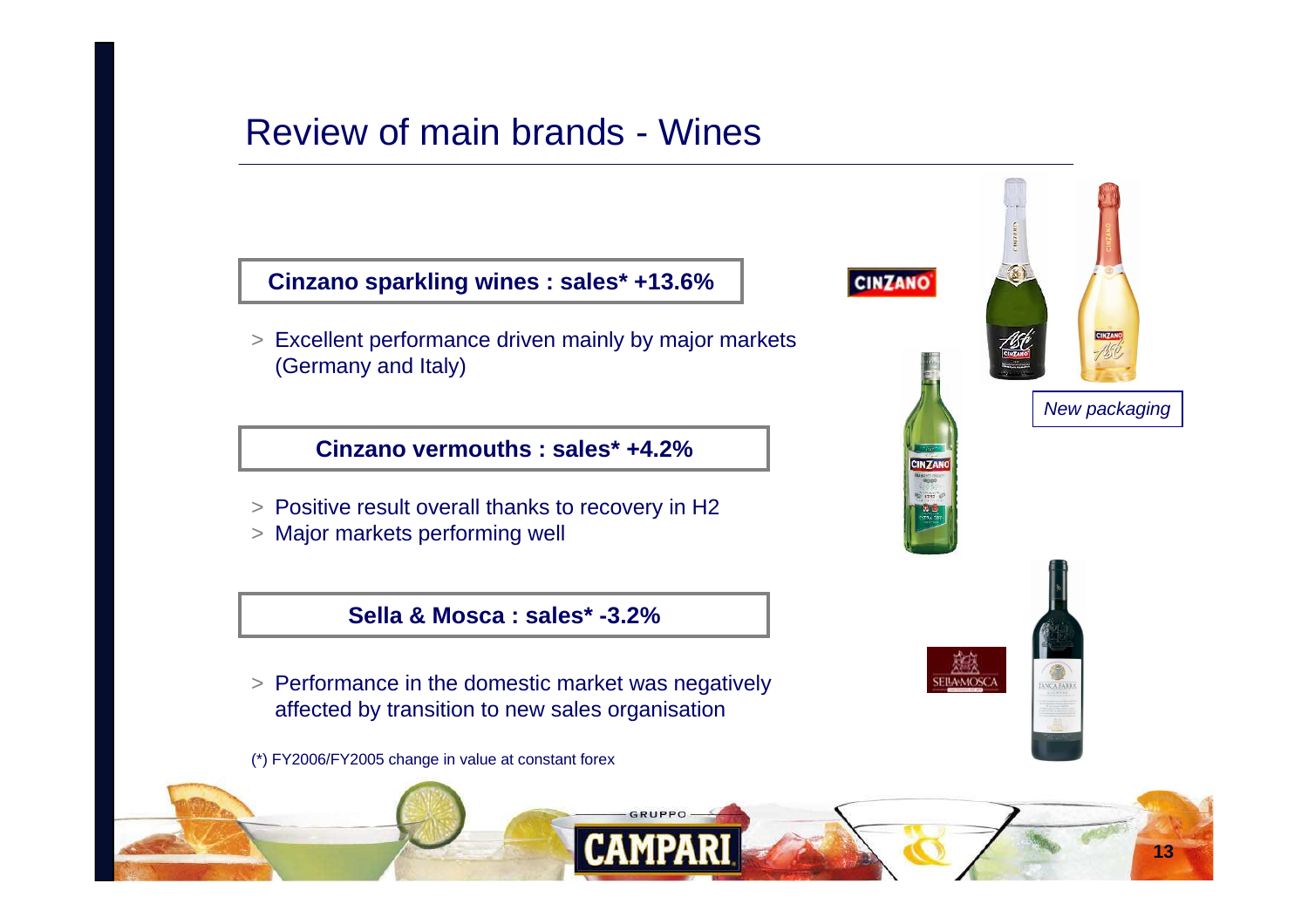## Review of main brands - Soft Drinks

#### **Crodino : sales +1.9%**

> Positive trend sustained by strong brand awareness and leadership in its core market



### **Other soft drinks**

- > Positive performance of carbonated soft drinks (+1.6%) thanks to good progression in second half of the year
- > Distribution of Lipton Ice Tea, low margin agency brand, was terminated in December 2006



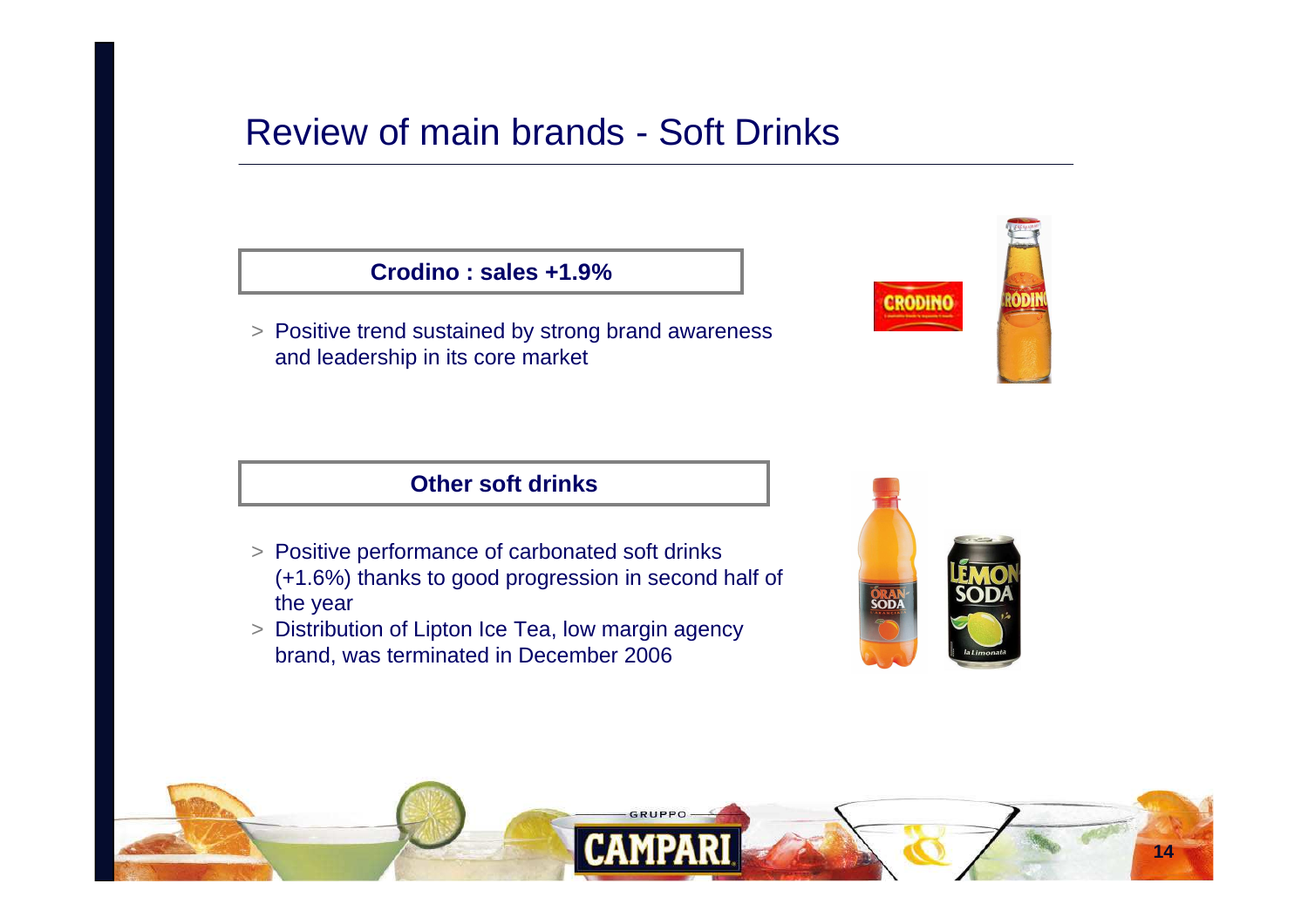# Analysis of trading profit by business area Paolo Marchesini, CFO

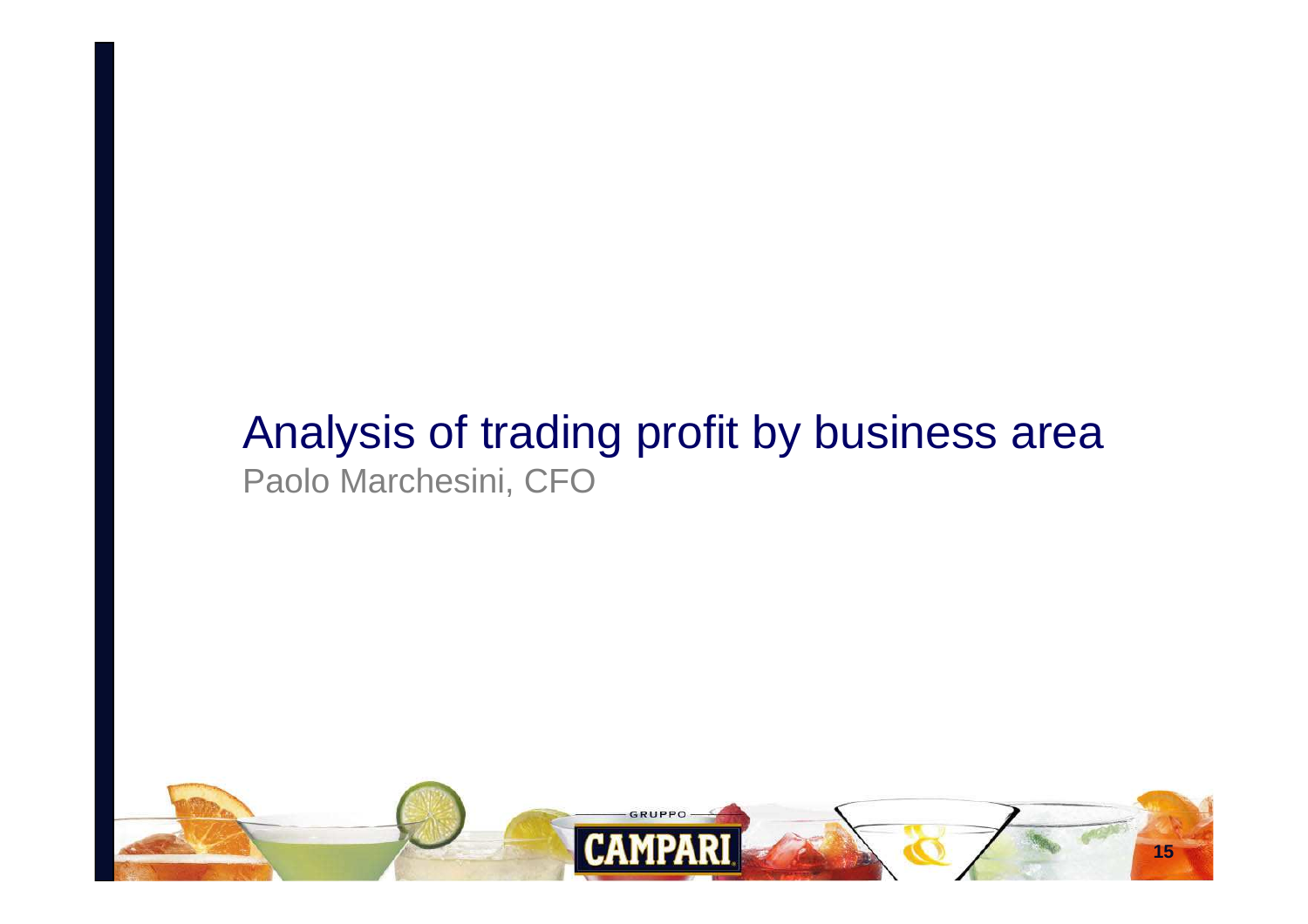# Consolidated trading profit



Notes:

(1) Unallocated costs in FY 2005 relating to incremental production fixed costs generated by transition to new plant in Novi Ligure. Transition was completed in 2005.

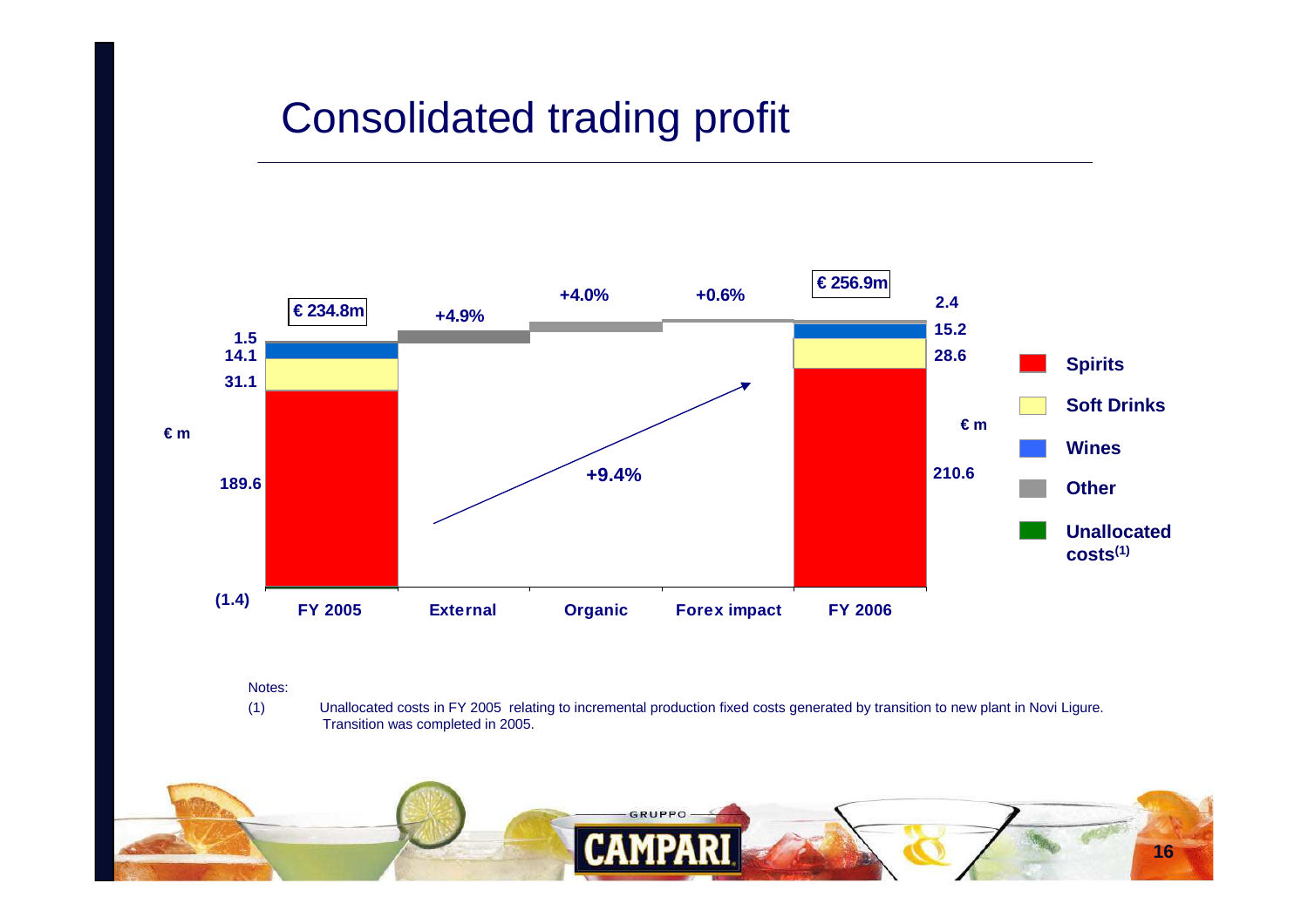# Spirits - trading profit analysis



 $\geq$  At **constant perimeter**, improvement in trading margin on sales (+5.9% organic growth in trading profit vs. +5.3% organic growth in sales), was driven by performance on SKYY and Aperol

 $>$  Regarding **external growth**, dilution in gross margin was entirely attributable to agency brands. Further trading profit dilution was due to increased A&P spending on Glen Grant in a year of only nine months sales, also negatively affected by de-stocking



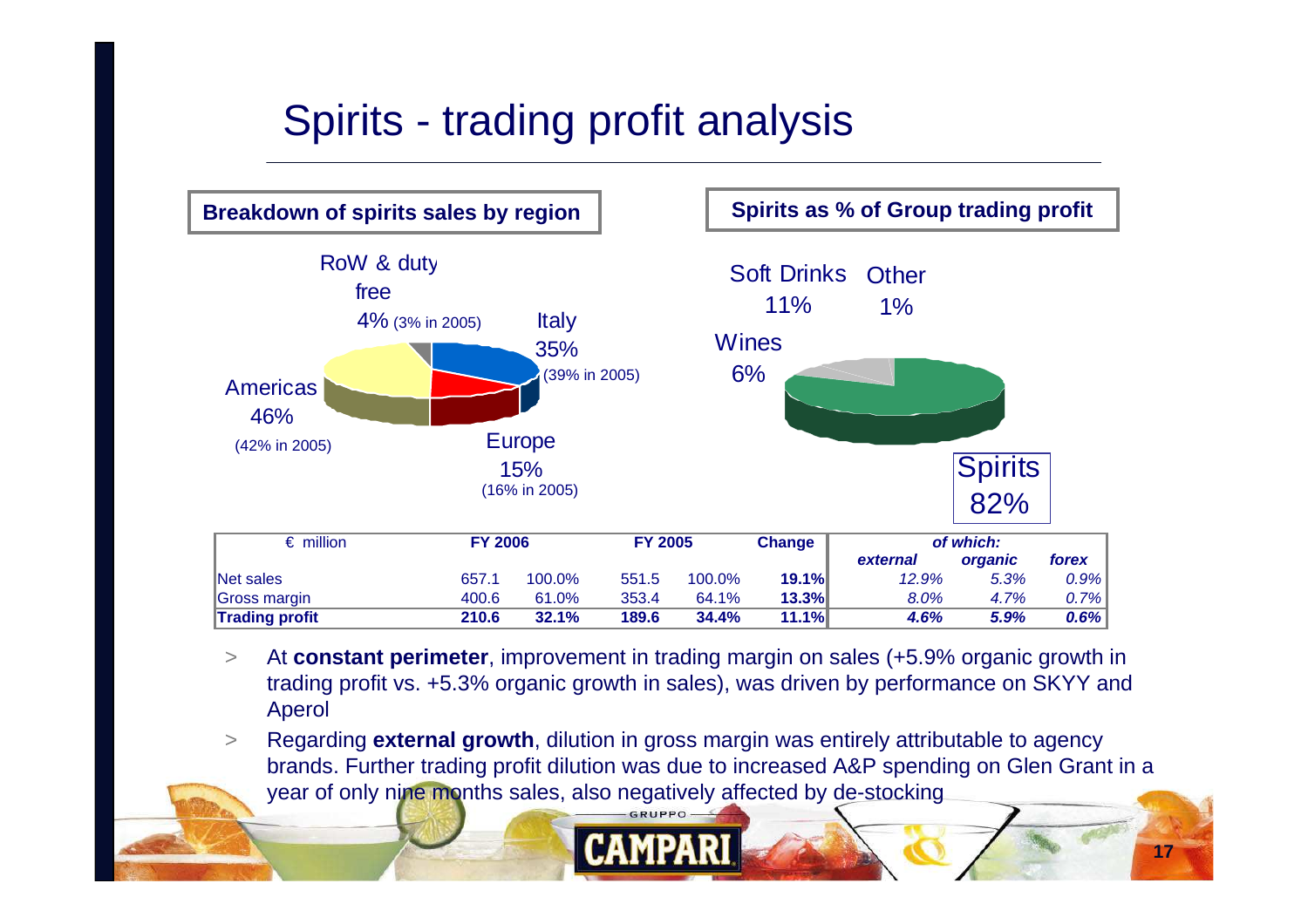# Wines - trading profit analysis



> Increase in **gross margin** on sales was due to savings in production fixed costs after reorganisation of industrial plants

**18**

 **Trading profit** as % of sales was unchanged due to increased A&P investments and distribution >costs

**Regarding external growth**, new business had accretive impact on trading profit

>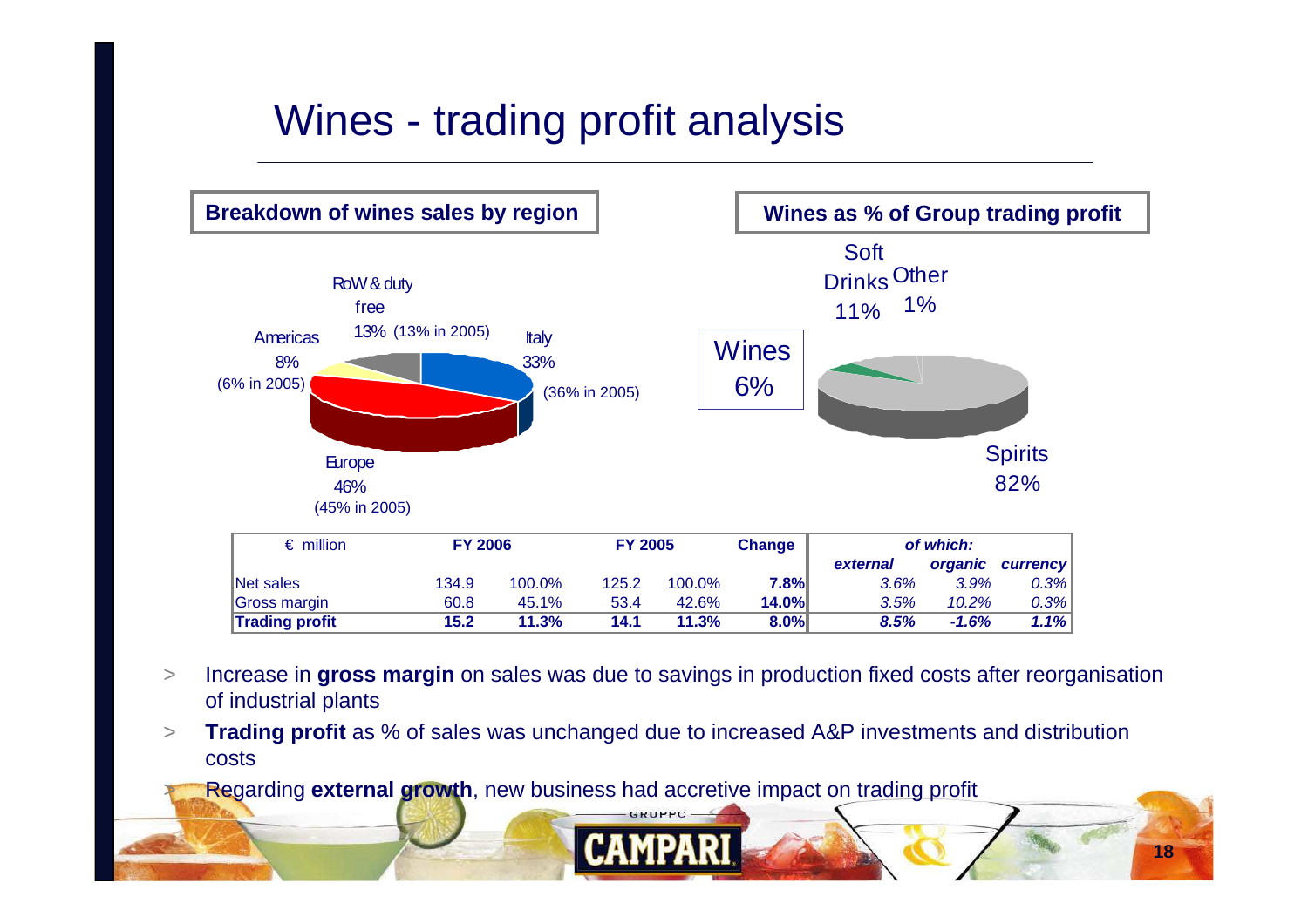# Soft Drinks - trading profit analysis



>Dilution in **gross margin** was attributable to an unfavourable sales mix

**28.6**

 $\geq$ Decrease in **trading profit** was due to increased A&P investments

**Trading profit**



**22.4%**

**31.1 24.9% -8.1%**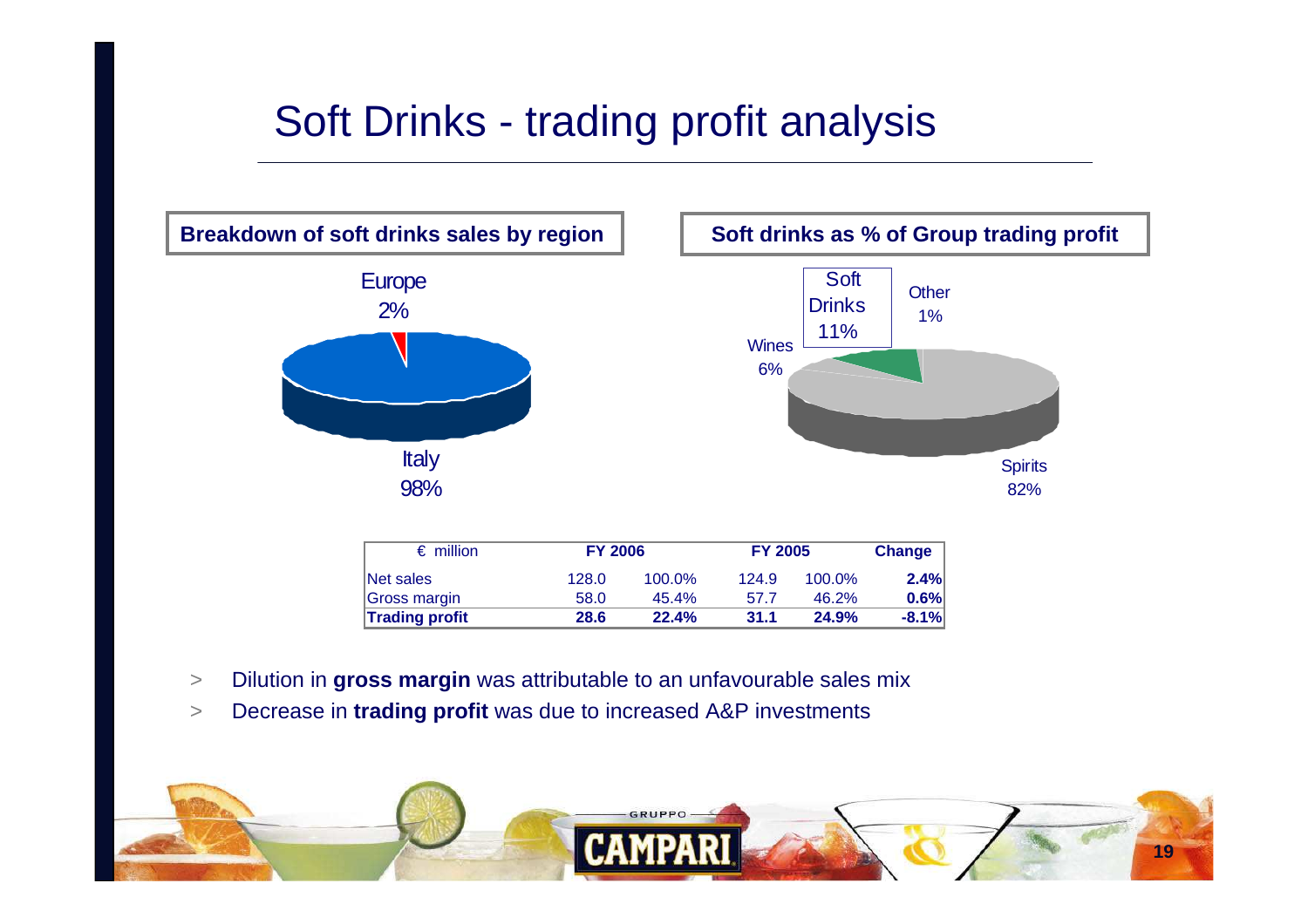## FY 2006 financial results

Paolo Marchesini, CFO



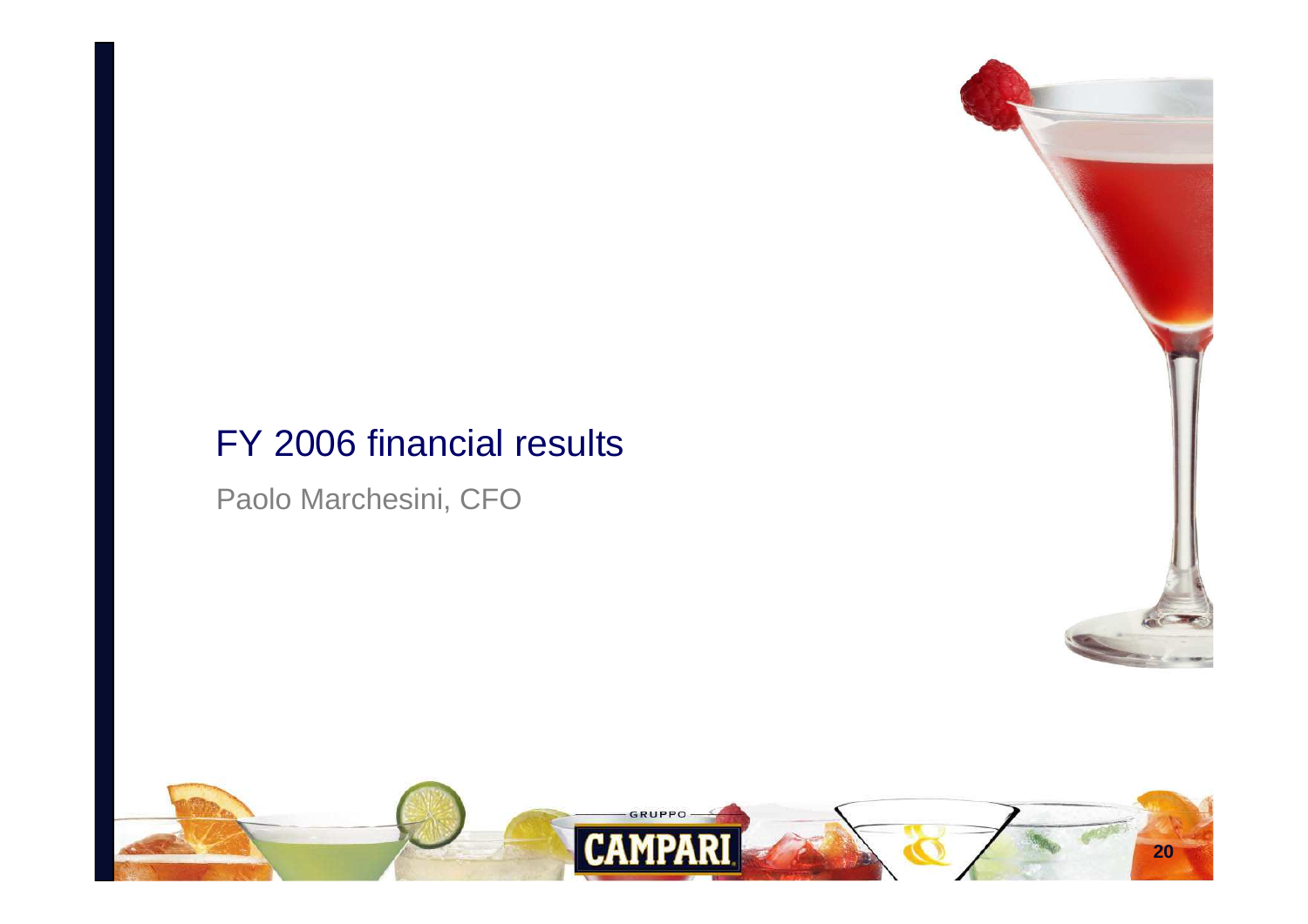## Consolidated trading profit

| $(\epsilon$ million)              | <b>FY 2006</b> |           | <b>FY 2005</b> |              | <b>Change at</b><br>actual forex | <b>Change at constant</b><br>forex |
|-----------------------------------|----------------|-----------|----------------|--------------|----------------------------------|------------------------------------|
| <b>Net sales</b>                  | 932.4          | 100.0%    | 809.9          | 100.0%       | 15.1%                            | $+14.4%$                           |
| <b>COGS</b>                       | (410.2)        | -44.0%    | (345.1)        | -42.6%       | 18.9%                            |                                    |
| <b>Gross margin</b>               | 522.2          | 56.0%     | 464.9          | 57.4%        | 12.3%                            |                                    |
| Advertising and promotion         | (163.1)        | $-17.5\%$ | (139.7)        | $-17.3%$     | 16.7%                            |                                    |
| Selling and distribution expenses | (102.1)        | $-11.0\%$ | (90.3)         | $-11.1%$     | 13.1%                            |                                    |
| <b>Trading profit</b>             | 256.9          | 27.6%     | 234.8          | <b>29.0%</b> | 9.4%                             | $+8.8%$                            |

- > Increase in **COGS** by 140bp on net sales due to:
	- increase in cost of materials +180bp, of which +160bp due to new agency brands
	- decrease in cost of production as a result of industrial restructuring: -40bp
- >A&P increased by 20bp on net sales entirely attributable to new business due to:
	- A&P on new agency brands: -20bp
	- A&P on Glen Grant due to extraordinary investments: +40bp
	- A&P on net sales in existing business unchanged from last year (17.3%)
- > **Selling and distribution expenses** at 11.0% on net sales. Increase by 13% on 2005 after investments in the sales structures in some major markets (US and international)
- > Increase in **trading profit** of 9.4% was composed of:
	- organic growth: +4.0%
	- forex impact: +0.6%
	- external growth: +4.9%

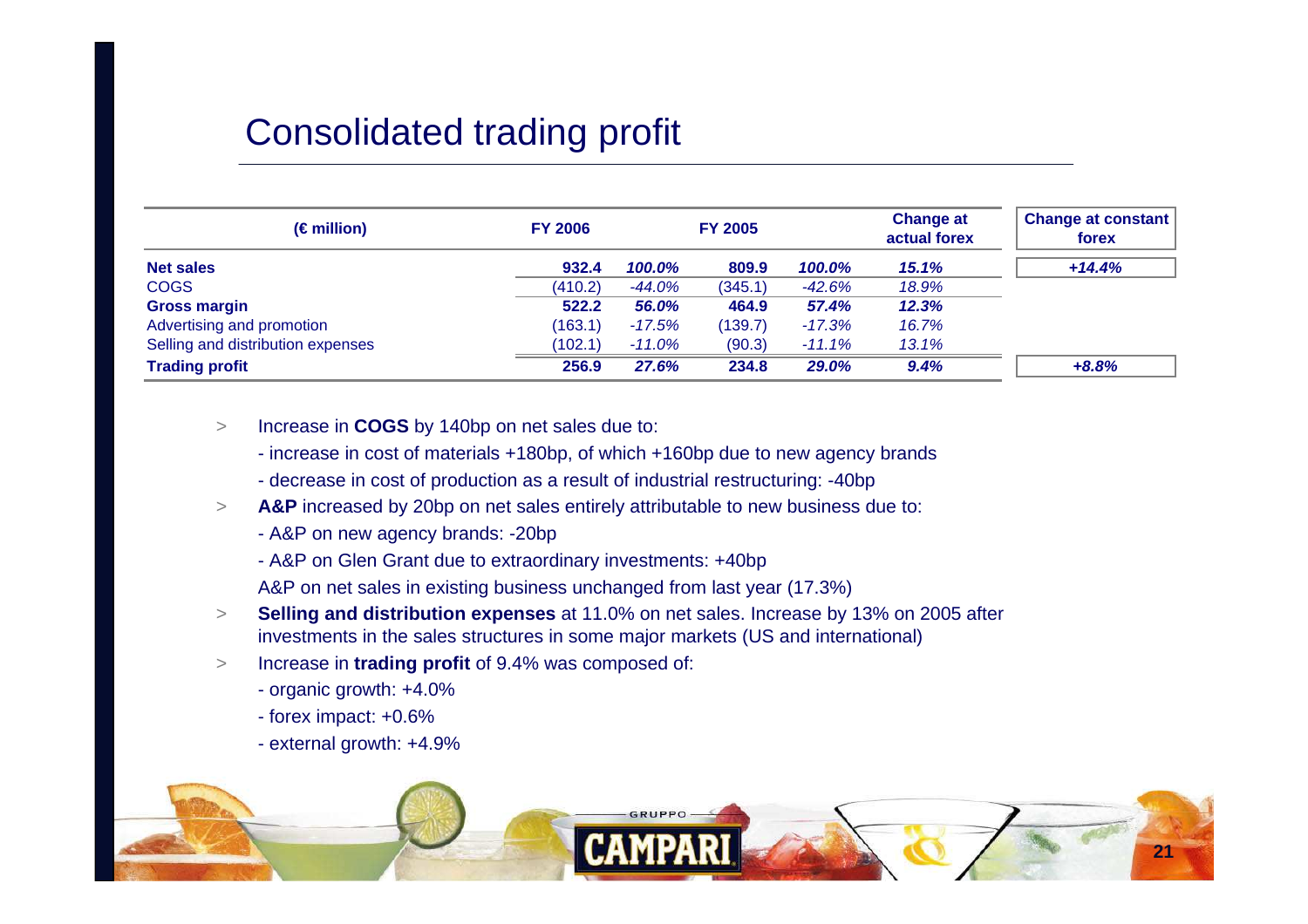## Consolidated EBIT and EBITDA

| $(\epsilon$ million)                    | <b>FY 2006</b> |          | <b>FY 2005</b> |         | <b>Change at</b><br>actual forex | <b>Change at constant</b><br>forex |
|-----------------------------------------|----------------|----------|----------------|---------|----------------------------------|------------------------------------|
| <b>Trading profit</b>                   | 256.9          | 27.6%    | 234.8          | 29.0%   | 9.4%                             | $+8.8%$                            |
| G&A and other operating income/expenses | (65.5)         | $-7.0\%$ | (55.7)         | $-6.9%$ | 17.7%                            |                                    |
| <b>EBIT</b> before one-off's            | 191.4          | 20.5%    | 179.1          | 22.1%   | 6.8%                             | $+6.5%$                            |
| One-off's $(1)$                         | (0.8)          | $-0.1%$  | 4.7            | 0.6%    | $-118.0\%$                       |                                    |
| <b>Operating profit = EBIT</b>          | 190.5          | 20.4%    | 183.9          | 22.7%   | 3.6%                             | $+3.3%$                            |
| Other information:                      |                |          |                |         |                                  |                                    |
| Depreciation                            | (19.2)         | $-2.1%$  | (17.4)         | $-2.1%$ | 10.5%                            |                                    |
| <b>EBITDA</b> before one-off's          | 210.6          | 22.6%    | 196.6          | 24.3%   | 7.1%                             | $+6.8%$                            |
| <b>EBITDA</b>                           | 209.7          | 22.5%    | 201.3          | 24.8%   | 4.2%                             | $+3.9%$                            |

(1) According to IAS/IFRS net exceptional income (renamed as one-off's) is reclassified as a component of operating profit.

>**G&A and other operating income/expenses** increased by 17.7% due to:

- G&A organic growth and change in other operating income/expenses: +10.1%
- forex impact: +1.1%
- external growth: +6.5%
- >Net change in **One-off's** of €0.8 m due to:
	- capital gain of sale of real estate: €9.2 m (proceeds of €13.1 m)
	- provision for restructuring costs (closing of Sulmona plant): €(4.8) m
	- other provisions and write-off's: €(3.9) m

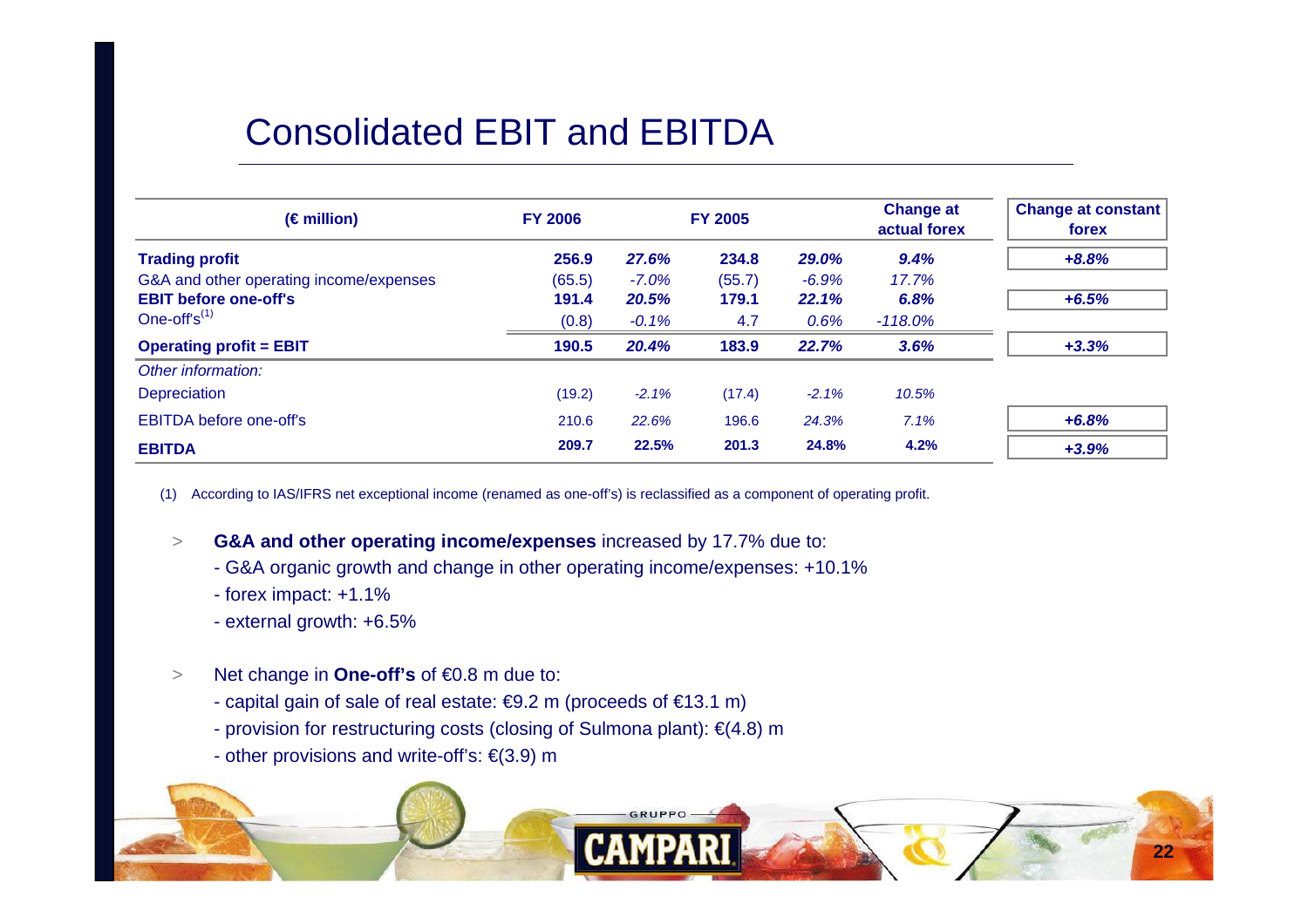## Consolidated net profit

| $(\epsilon$ million)            | <b>FY 2006</b> |              | <b>FY 2005</b> |          | <b>Change at</b><br>actual forex | <b>Change at constant</b><br>forex |
|---------------------------------|----------------|--------------|----------------|----------|----------------------------------|------------------------------------|
| <b>Operating profit = EBIT</b>  | 190.5          | <b>20.4%</b> | 183.9          | 22.7%    | 3.6%                             | $+3.3%$                            |
| Net financial income (expenses) | (15.2)         | $-1.6%$      | (9.9)          | $-1.2\%$ | 53.3%                            |                                    |
| Income from associates          | 0.2            | $0.0\%$      | 0.3            | $0.0\%$  | $-34.8%$                         |                                    |
| <b>Pretax profit</b>            | 175.5          | 18.8%        | 174.2          | 21.5%    | 0.7%                             | $+0.3%$                            |
| Taxes                           | (55.2)         | $-5.9%$      | (51.2)         | $-6.3%$  | 7.9%                             |                                    |
| <b>Net profit</b>               | 120.3          | 12.9%        | 123.1          | 15.2%    | $-2.2%$                          |                                    |
| <b>Minority interests</b>       | (3.2)          | $-0.3%$      | (5.0)          | $-0.6%$  | $-35.8\%$                        |                                    |
| <b>Group's net profit</b>       | 117.1          | 12.6%        | 118.0          | 14.6%    | $-0.8%$                          | $-1.4%$                            |

- > Increase in **Net financial expenses** due to higher net debt after payment of Glen Grant acquisition for €130 m on 15 March 2006, and acquisition of 11% stake in Skyy Spirits for €49 m on 2 November 2006
- >Increase in **taxes** was due to strong growth of US profits and increased tax rate in Italy
- $>$  Decrease in **minorities** was due to acquisition of remaining 11% stake in Skyy Spirits on 2 November 2006
- Slight decline in **Group's net profit** was mainly due to positive contribution of one-off's in 2005  $\geq$

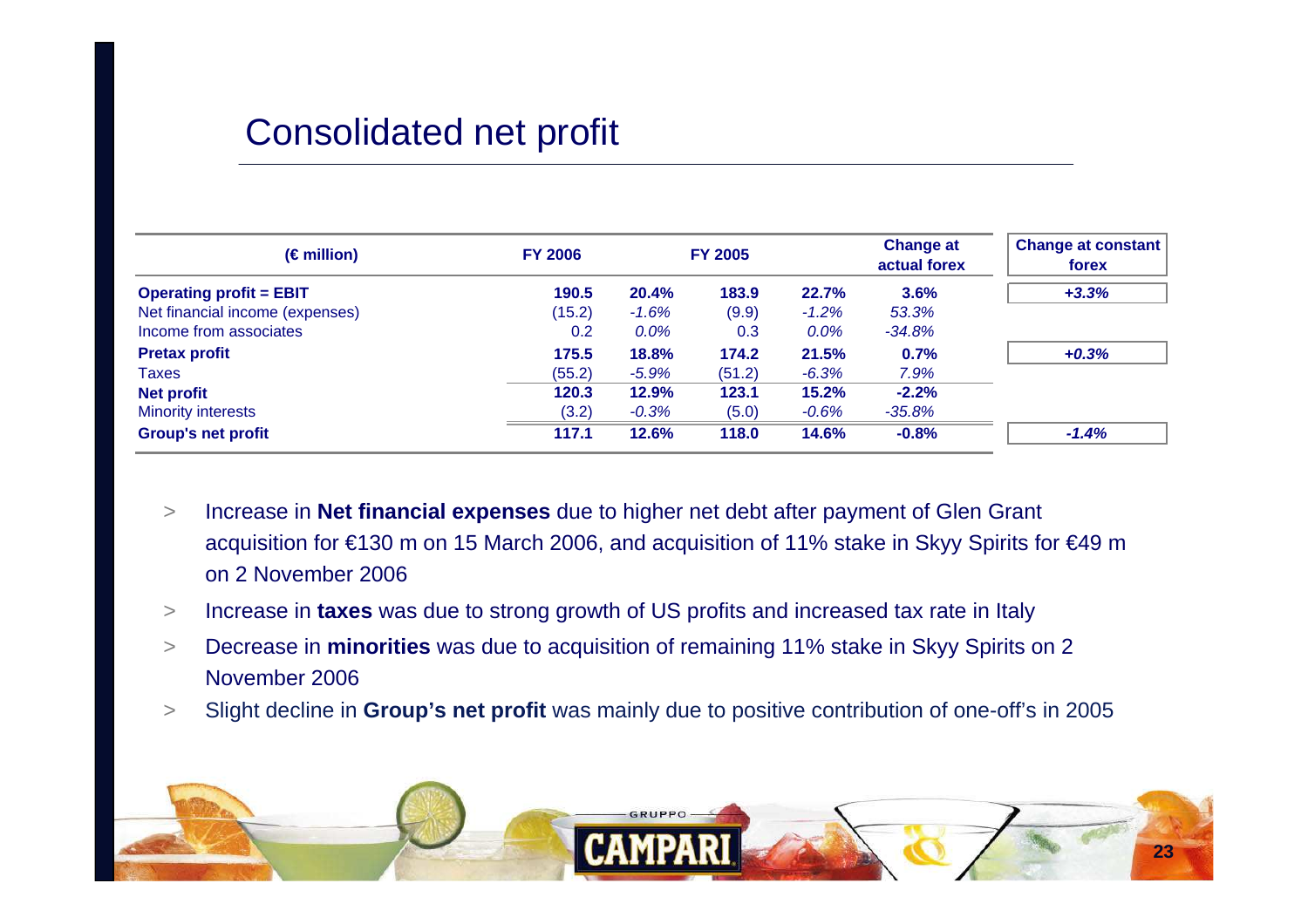### Analysis of tax rate

| $(\epsilon$ million)               | <b>FY 2006</b> | <b>FY 2005</b> | <b>FY 2004</b> |
|------------------------------------|----------------|----------------|----------------|
| <b>Pretax after minorities (A)</b> | 172.3          | 169.2          | 140.0          |
| Cash taxes (B)                     | (42.8)         | (38.3)         | (36.6)         |
| Deferred taxes                     | (12.4)         | (12.9)         | (6.5)          |
| <b>Total Tax</b>                   | (55.2)         | (51.2)         | (43.1)         |
| <b>Net income</b>                  | 117.1          | 118.0          | 96.4           |
| Cash tax rate $(B / A)$            | 24.8%          | 22.7%          | 26.1%          |

 $>$ **2006 cash tax rate** in line with guidance

 $\geq$ Net reduction in deferred taxes due to combination of:

Unfavourable effects:

- Brazilian goodwill totally amortised
- According to new regulatory framework, Italian goodwill amortised over a longer period of time (from 10 to 18 years)

Favourable effect:

- Increase in deductible goodwill due to Skyy 11% stake and Glen Grant

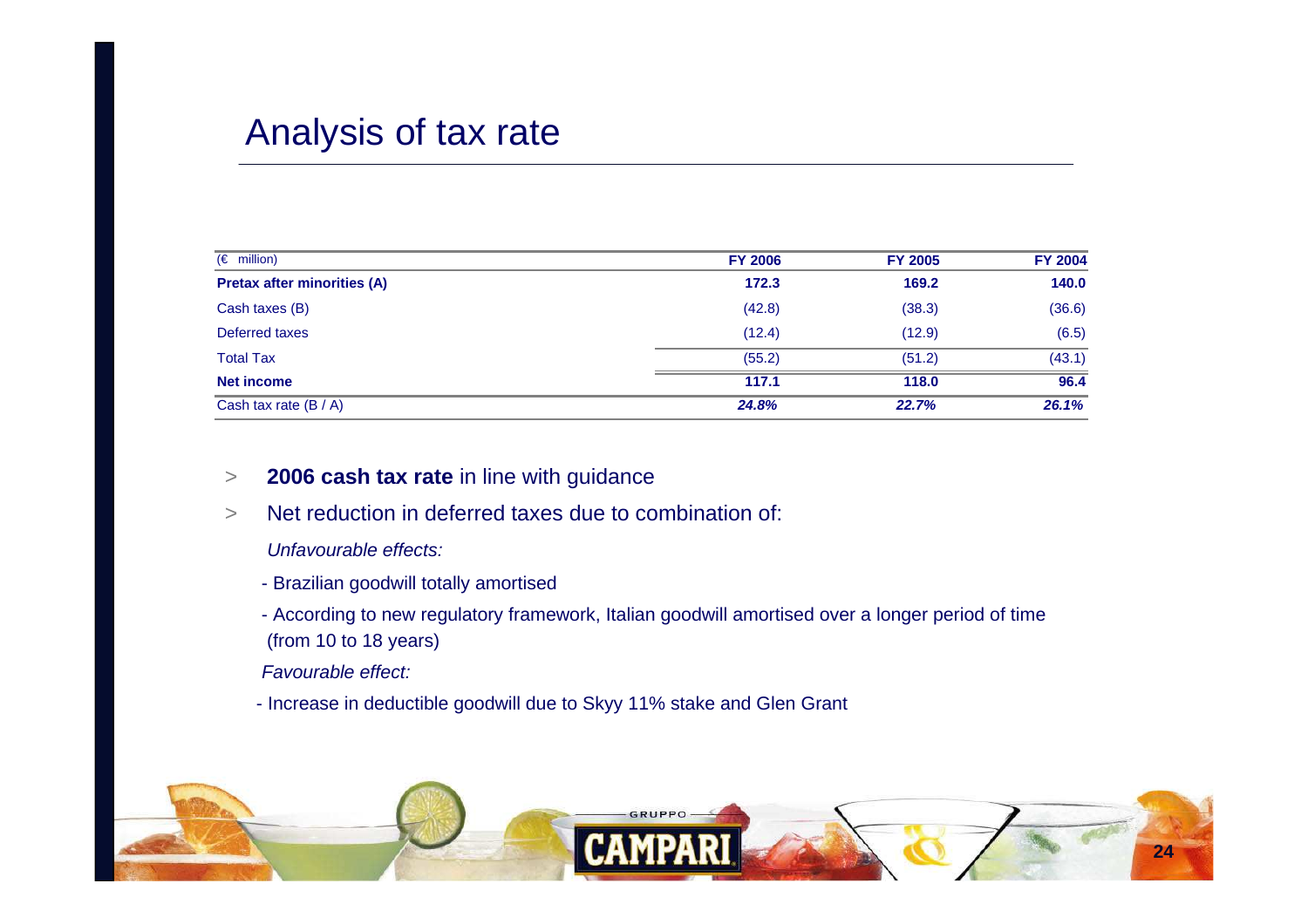### Analysis of net debt and interest charges

| $\epsilon$ million                                                               | 31 December 2006 | <b>31 December 2005</b> |
|----------------------------------------------------------------------------------|------------------|-------------------------|
| Cash at bank and marketable securities                                           | 240.3            | 247.5                   |
| Borrowings from banks                                                            | (209.3)          | (112.8)                 |
| Real estate leases (current portion)                                             | (3.1)            | (3.1)                   |
| Private placement and bonds (current portion)                                    | (17.7)           | (9.6)                   |
| Other assets or liabilities                                                      | 0.3              | (1.4)                   |
| Total short-term cash/(debt)                                                     | 10.4             | 120.6                   |
| Borrowings from banks                                                            | (1.2)            | (26.7)                  |
| Real estate leases                                                               | (16.0)           | (19.0)                  |
| Private placement and bonds                                                      | (370.6)          | (397.7)                 |
| Other financial liabilities                                                      | (2.2)            | (3.0)                   |
| Total medium to long-term cash/(debt)                                            | (390.0)          | (446.5)                 |
| Total net cash/(debt) relating to activities                                     | (379.5)          | (325.9)                 |
| Debt for exercise for put option on remaining Skyy minority stake <sup>(1)</sup> | 0.0              | (45.5)                  |
| <b>Total net cash/(debt)</b>                                                     | (379.5)          | (371.4)                 |

(1) Estimated debt for exercise of put option on remaining 11% minority stake in Skyy Spirits, LLC.



|                      | Analysis of net debt by currency          |  |
|----------------------|-------------------------------------------|--|
|                      | (Net debt) / cash ( $\epsilon$ million) : |  |
| - Euro :             | (274.6)                                   |  |
| - US Dollar: (148.8) |                                           |  |
| - Other:             | 43.8                                      |  |
| <b>Total</b>         | (379.5)                                   |  |

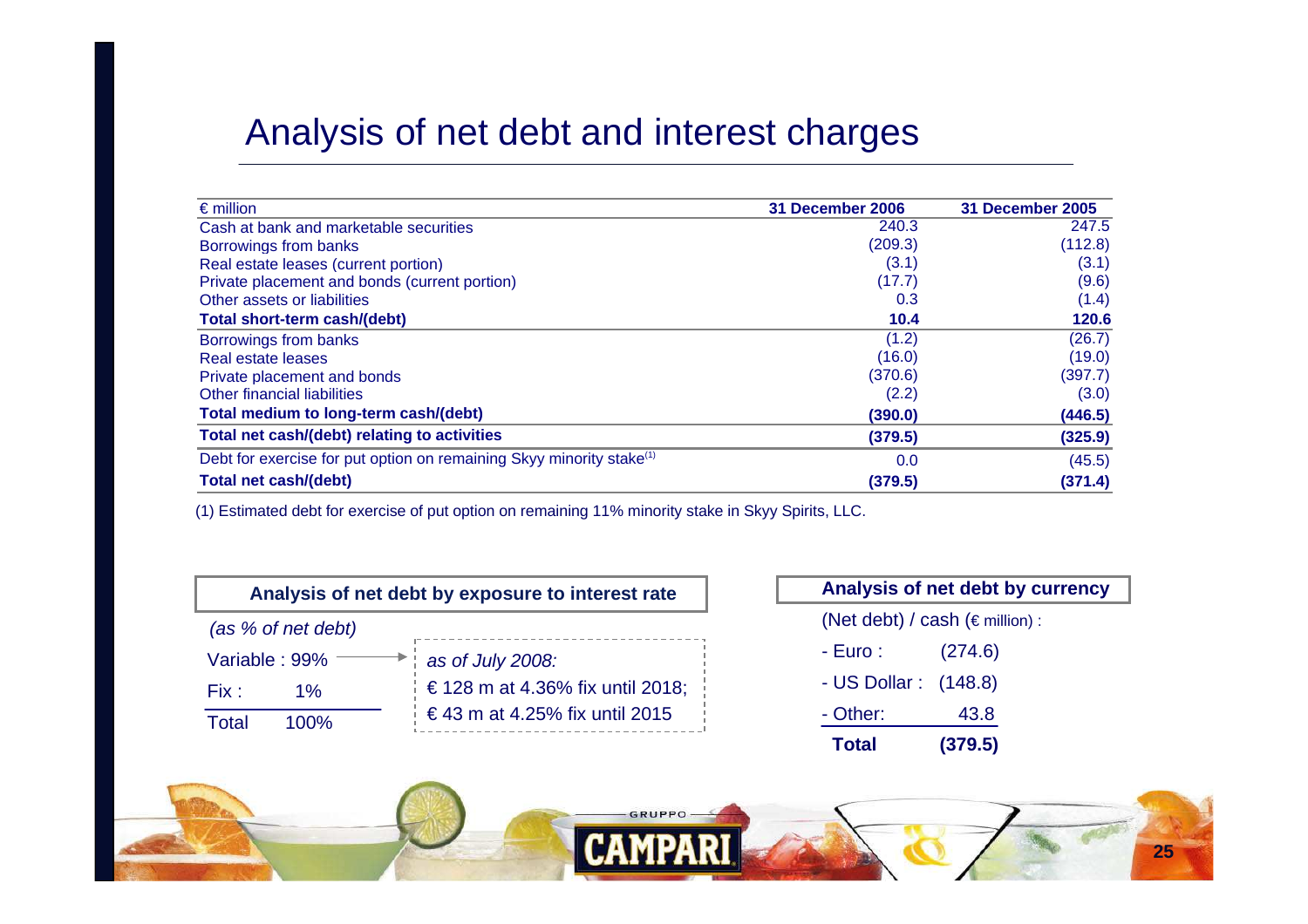# Consolidated free cash flow

| $\epsilon$ million                                                                          | <b>Notes</b> | 31 December 2006 | 31 December 2005 |
|---------------------------------------------------------------------------------------------|--------------|------------------|------------------|
| Net profit                                                                                  |              | 117.1            | 118.0            |
| Depreciation and other non-cash items                                                       |              | 22.6             | 26.8             |
| Net change in tax credits and liabilities and in other non financial assets and liabilities |              | (1.9)            | 2.6              |
| Cash flow from operating activities before changes in working capital                       |              | 137.7            | 147.4            |
| Net change in Operating Working Capital                                                     | (1)          | (25.5)           | (50.2)           |
| Cash flow from operating activities (A)                                                     |              | 112.2            | 97.1             |
| Cash flow from investing activities (capex) (B)                                             | (2)          | (18.8)           | (15.0)           |
| Free cash flow (A+B)                                                                        |              | 93.4             | 82.1             |
| <b>Acquisitions</b>                                                                         | (3)          | (179.4)          | (130.7)          |
| Other changes                                                                               | (4)          | 32.9             | 2.1              |
| Dividends paid                                                                              |              | (28.1)           | (28.1)           |
| Cash flow from other activities (C)                                                         |              | (174.7)          | (156.7)          |
| Exchange rate differences and other movements (D)                                           |              | 27.6             | (24.6)           |
| Net increase (decrease) in net financial position from activities (A+B+C+D)                 |              | (53.6)           | (99.2)           |
| Future exercise for put option on Skyy minority stake                                       |              | 45.5             | (45.5)           |
| Net increase (decrease) in net financial position                                           |              | (8.1)            | (144.8)          |
| Net financial position at start of period                                                   |              | (371.4)          | (226.7)          |
| Net financial position at end of period                                                     |              | (379.5)          | (371.4)          |

(1) In 2006, change in Operating Working Capital after new distribution agreements (before change in perimeter and forex impact)

(2) Capex of €18.8 m in 2006:

- ordinary capex : €17.0 m

- extraordinary capex (new headquarters) : €1.9 m
- proceeds from sale of real estate : €13.1 m
- advanced payments to suppliers for new headquarters : €13.0 m

 (3) In 2006, acquisition of Glen Grant, Old Smuggler and Braemar (€130.5 m including stocks); acquisition of 11% stake in Skyy Spirits (€48.8 m). In 2005, acquisition of 30.1% minority stake in Skyy Spirits closed in February (€118.5 m).

(4) In 2006, sale of treasury shares

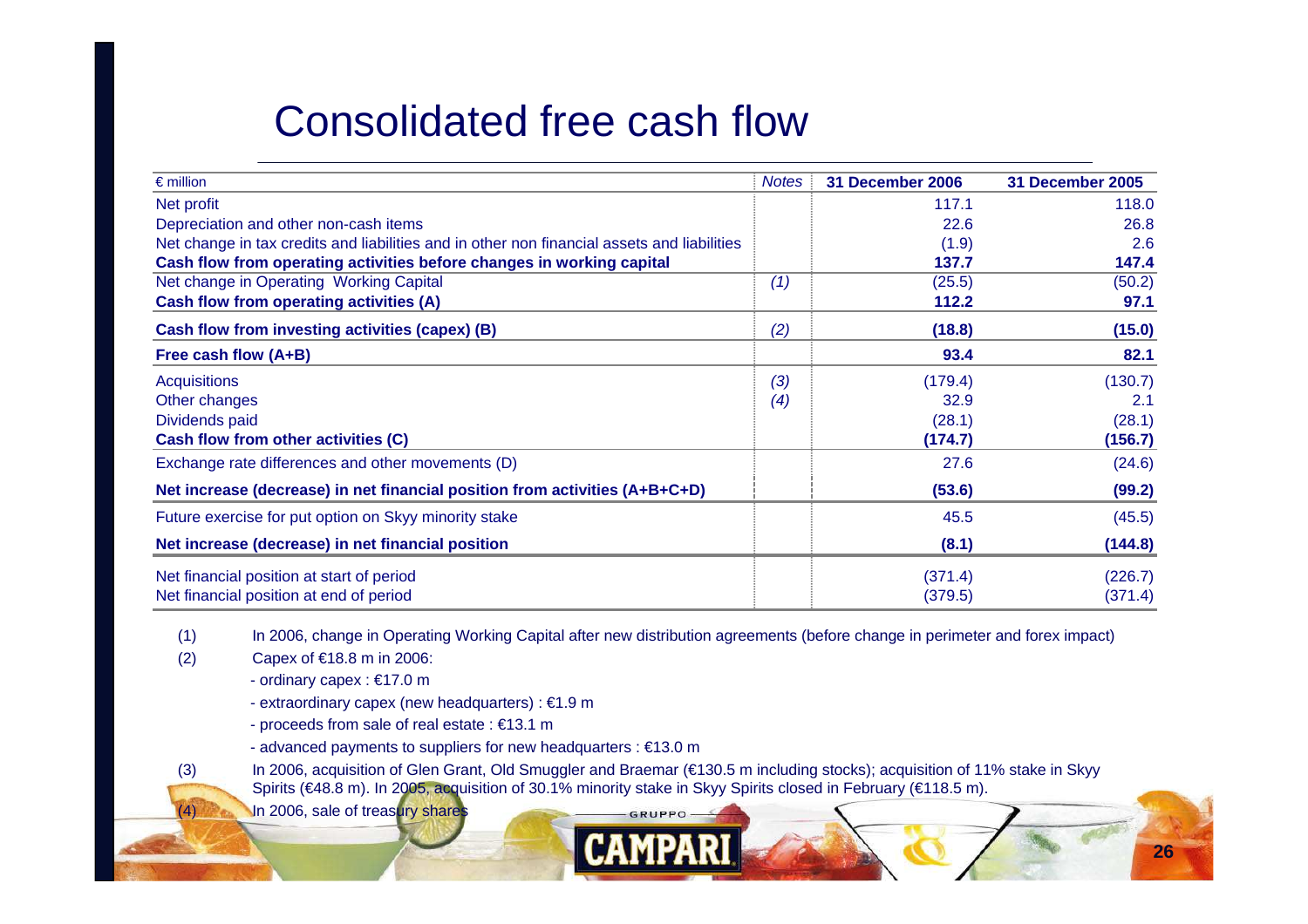# **Outlook**

Enzo Visone, CEO



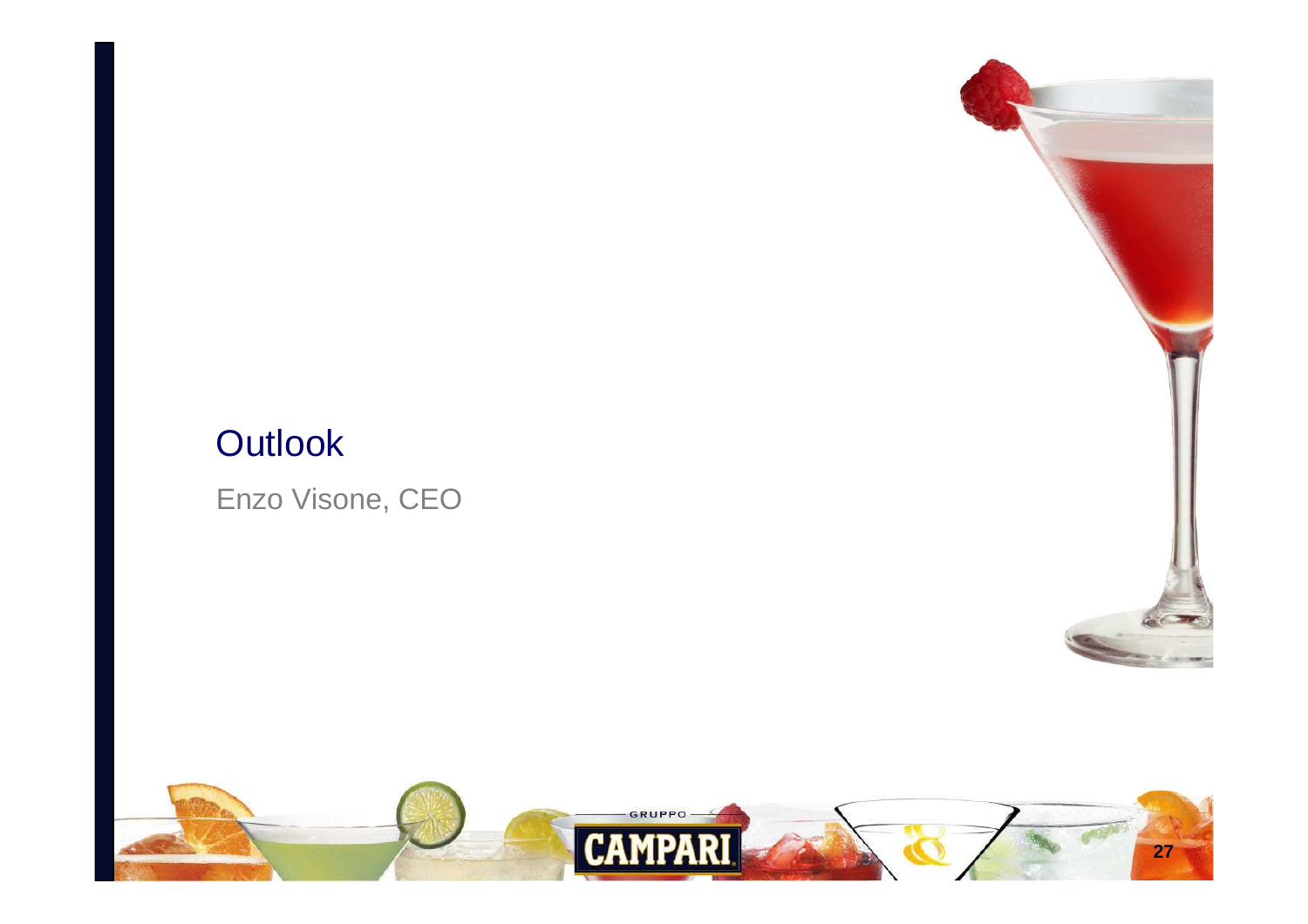## Conclusions and outlook

- $\geq$  **2006 was a successful year also considering the various challenges faced by the Group**
	- tough market conditions in the Italian market
	- expected benefits (efficiency and effectiveness) of new Italian sales organisations delayed by increased start up costs at beginning of 2006
	- acquisition and integration of Glen Grant

#### >**We remain confident on a positive performance in 2007**

- renewed confidence in Italian and major European markets
- – US business expected to continue to perform positively thanks to strong brand portfolio (although in a more challenging economic environment)
- Brazilian business expected to continue to benefit from strong portfolio and favourable economic cycle.

#### $>$ **Our medium term organic growth target remains unchanged**

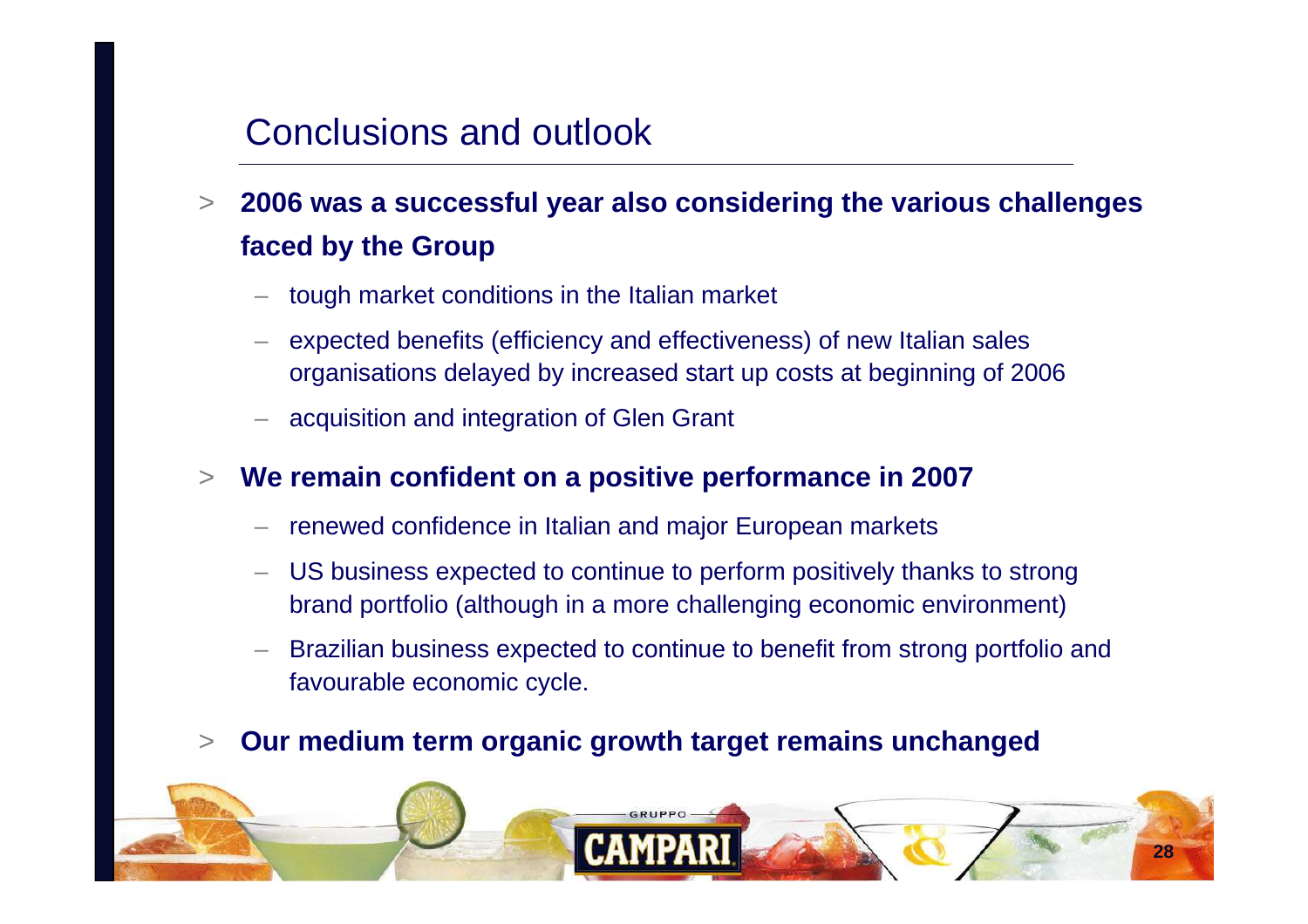## Supplementary schedules

- Schedule 1 Analysis of net sales growth by segment and region
- Schedule 2 Consolidated income statement
- Schedule 3 Consolidated balance sheet Invested capital and financing sources
- Schedule 4 Consolidated balance sheet
- Schedule 5 Consolidated cash flow
- Schedule 6 Average exchange rates

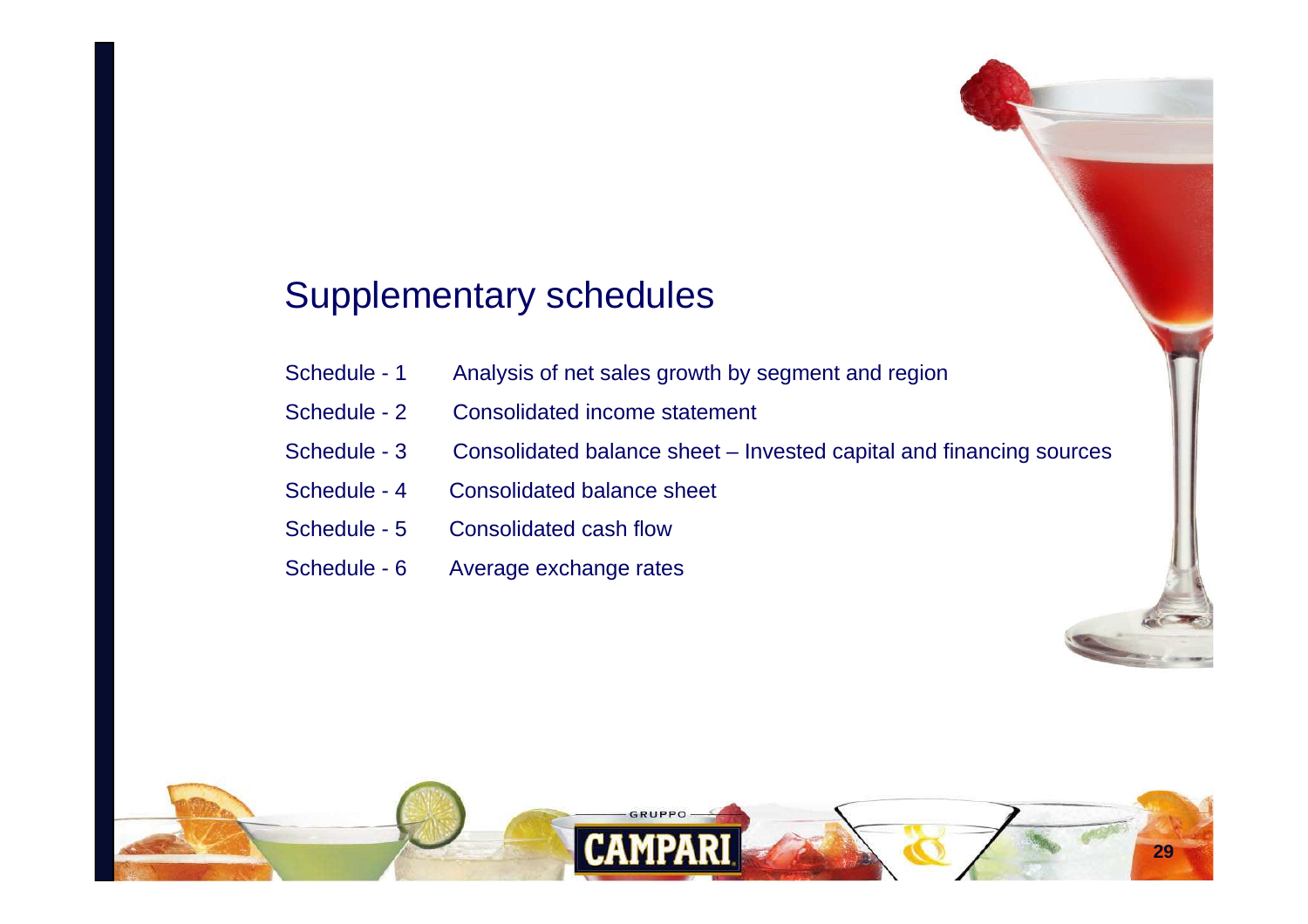## Net sales analysis by segment and region

#### **Consolidated net sales by segment**

|                | <b>FY 2006</b> |        | <b>FY 2005</b> |        | <b>Change</b> | of which: |         |          |  |
|----------------|----------------|--------|----------------|--------|---------------|-----------|---------|----------|--|
|                | $\epsilon$ m   | %      | $\epsilon$ m   | %      | $\frac{9}{6}$ | external  | organic | currency |  |
| <b>Spirits</b> | 657.1          | 70.5%  | 551.5          | 68.1%  | 19.1%         | 12.9%     | 5.3%    | 0.9%     |  |
| <b>Wines</b>   | 134.9          | 14.5%  | 125.2          | 15.5%  | 7.8%          | 3.6%      | 3.9%    | 0.3%     |  |
| Soft drinks    | 128.0          | 13.7%  | 124.9          | 15.4%  | 2.4%          | $0.0\%$   | 2.4%    | 0.0%     |  |
| Other revenues | 12.4           | 1.3%   | 8.3            | 1.0%   | 49.1%         | 52.4%     | $-3.8%$ | 0.5%     |  |
| <b>Total</b>   | 932.4          | 100.0% | 809.9          | 100.0% | 15.1%         | 9.9%      | 4.6%    | 0.7%     |  |

#### **Consolidated net sales by region**

|                            | <b>FY 2006</b> |        | <b>FY 2005</b> |        | <b>Change</b> | of which: |         |          |
|----------------------------|----------------|--------|----------------|--------|---------------|-----------|---------|----------|
|                            | $\epsilon$ m   | %      | $\epsilon$ m   | %      | $\%$          | external  | organic | currency |
| Italy                      | 401.4          | 43.1%  | 381.5          | 47.1%  | 5.2%          | 4.6%      | 0.6%    | $0.0\%$  |
| <b>Europe</b>              | 175.2          | 18.8%  | 151.7          | 18.7%  | 15.5%         | 11.2%     | 4.4%    | $-0.1%$  |
| Americas (1)               | 314.6          | 33.7%  | 242.0          | 29.9%  | 30.0%         | 18.2%     | 9.4%    | 2.4%     |
| <b>RoW &amp; Duty Free</b> | 41.2           | 4.4%   | 34.8           | 4.3%   | 18.5%         | 3.3%      | 15.4%   | $-0.1%$  |
| <b>Total</b>               | 932.4          | 100.0% | 809.9          | 100.0% | 15.1%         | 9.9%      | 4.6%    | 0.7%     |

#### **(1) Breakdown of Americas**

|                 |       | <b>FY 2006</b> |       | <b>FY 2005</b><br>Change |       | of which: |         |          |  |
|-----------------|-------|----------------|-------|--------------------------|-------|-----------|---------|----------|--|
|                 | € m   | %              | € m   | %                        | %     | external  | organic | currency |  |
| USA             | 234.4 | 74.5%          | 170.4 | 70.4%I                   | 37.5% | 26.8%     | 11.7%   | $-1.0\%$ |  |
| <b>Brazil</b>   | 69.6  | 22.1%          | 61.0  | 25.2%                    | 14.2% | $-2.7%$   | 5.4%    | 11.4%    |  |
| Other countries | 10.6  | 3.4%           | 10.6  | 4.4%                     | 0.2%  | $0.2\%$   | $-3.7%$ | 3.6%     |  |
| Total           | 314.6 | 100.0%         | 242.0 | $100.0\%$                | 30.0% | 18.2%     | 9.4%    | 2.4%     |  |

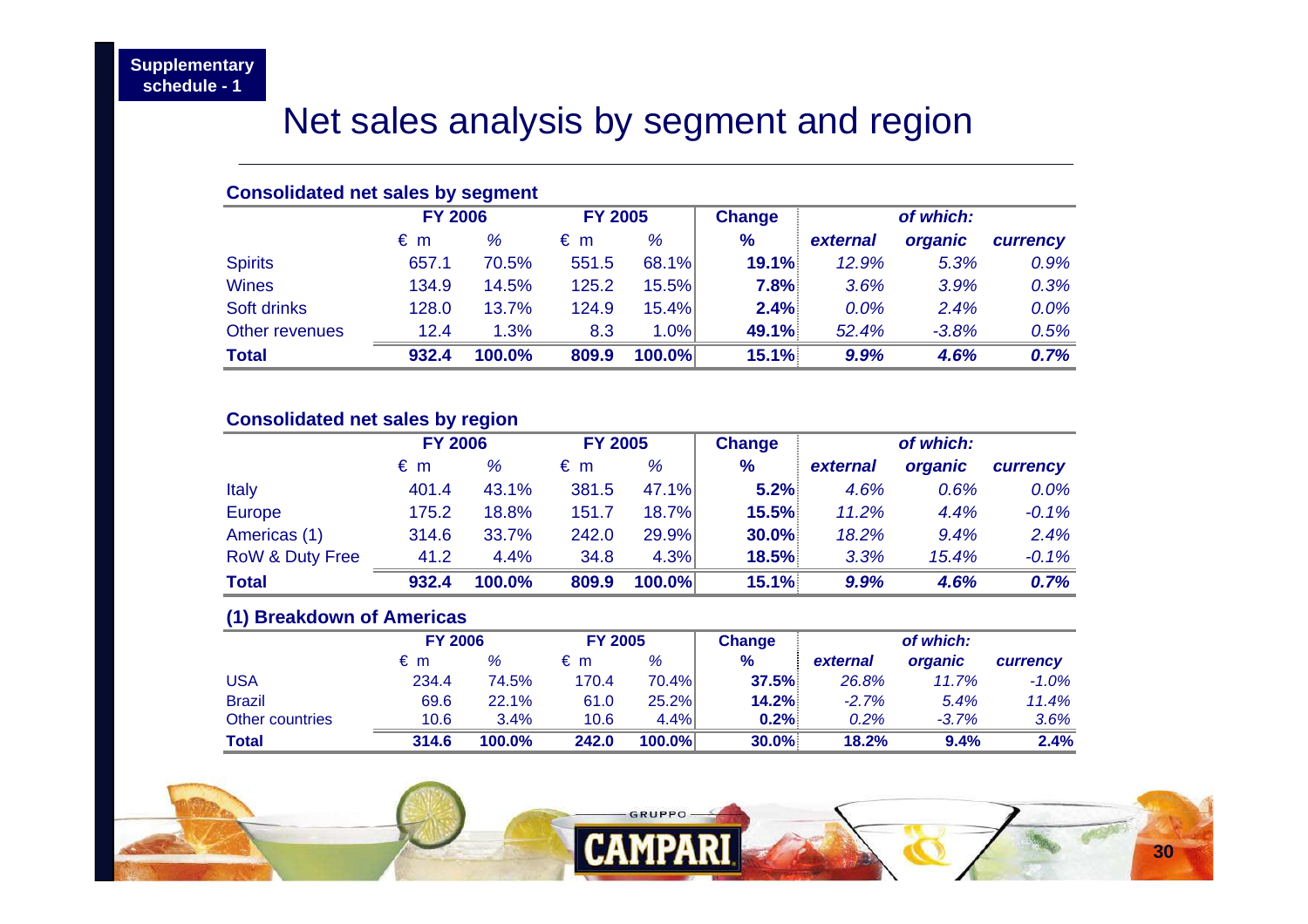## Consolidated income statement

|                                         | <b>FY 2006</b> |               | <b>FY 2005</b> |               | <b>Change</b> |
|-----------------------------------------|----------------|---------------|----------------|---------------|---------------|
|                                         | $\epsilon$ m   | $\frac{9}{6}$ | $\epsilon$ m   | $\frac{9}{6}$ | $\%$          |
| Net sales (1)                           | 932.4          | 100.0%        | 809.9          | 100.0%        | 15.1%         |
| <b>COGS</b>                             | (410.2)        | $-44.0%$      | (345.1)        | $-42.6%$      | 18.9%         |
| <b>Gross margin</b>                     | 522.2          | 56.0%         | 464.9          | 57.4%         | 12.3%         |
| Advertising and promotion               | (163.1)        | $-17.5%$      | (139.7)        | $-17.3%$      | 16.7%         |
| Selling and distribution expenses       | (102.1)        | $-11.0%$      | (90.3)         | $-11.1%$      | 13.1%         |
| <b>Trading profit</b>                   | 256.9          | 27.6%         | 234.8          | 29.0%         | 9.4%          |
| G&A and other operating income/expenses | (65.5)         | $-7.0%$       | (55.7)         | $-6.9%$       | 17.7%         |
| <b>EBIT before one-off's</b>            | 191.4          | 20.5%         | 179.1          | 22.1%         | 6.8%          |
| One-off's                               | (0.8)          | $-0.1%$       | 4.7            | 0.6%          | $-118.0%$     |
| <b>Operating profit = EBIT</b>          | 190.5          | 20.4%         | 183.9          | 22.7%         | 3.6%          |
| Net financial income (expenses)         | (15.2)         | $-1.6%$       | (9.9)          | $-1.2%$       | 53.3%         |
| Income from associates                  | 0.2            | 0.0%          | 0.3            | 0.0%          | $-34.8%$      |
| <b>Pretax profit</b>                    | 175.5          | 18.8%         | 174.2          | 21.5%         | 0.7%          |
| <b>Taxes</b>                            | (55.2)         | $-5.9%$       | (51.2)         | $-6.3%$       | 7.9%          |
| <b>Net profit</b>                       | 120.3          | 12.9%         | 123.1          | 15.2%         | $-2.2%$       |
| <b>Minority interests</b>               | (3.2)          | $-0.3%$       | (5.0)          | $-0.6%$       | $-35.8%$      |
| <b>Group's net profit</b>               | 117.1          | 12.6%         | 118.0          | 14.6%         | $-0.8%$       |
| Other information:                      |                |               |                |               |               |
| <b>Depreciation</b>                     | (19.2)         | $-2.1%$       | (17.4)         | $-2.1%$       | 10.5%         |
| <b>EBITDA</b> before one-off's          | 210.6          | 22.6%         | 196.6          | 24.3%         | 7.1%          |
| <b>EBITDA</b>                           | 209.7          | 22.5%         | 201.3          | 24.8%         | 4.2%          |

Notes:

(1) Net of discounts and excise duties

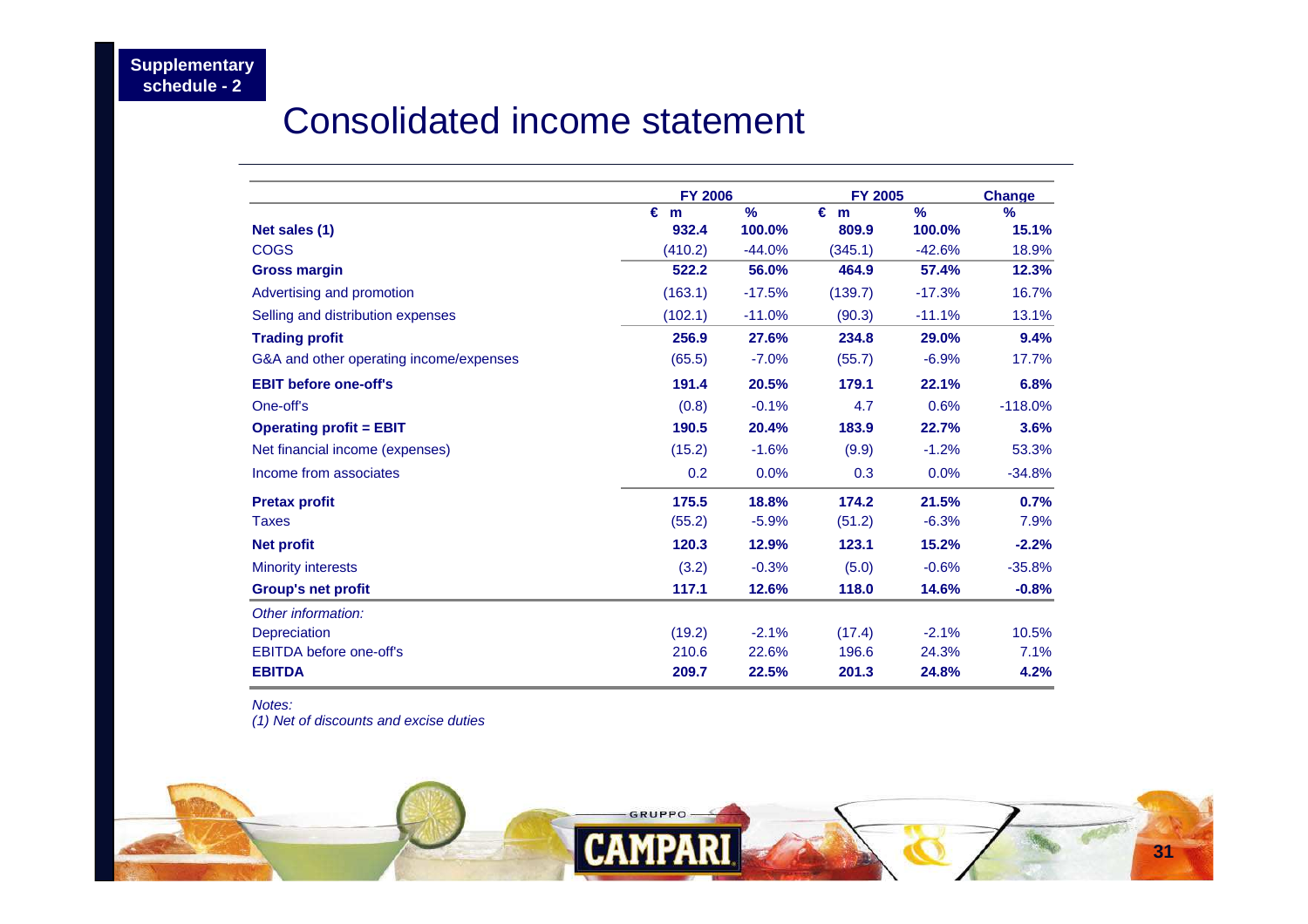#### **Supplementary schedule - 3**

## Consolidated balance sheet

Invested capital and financing sources

| $\epsilon$ million                                            | 31 December 2006 | 31 December 2005 | <b>Change</b> |
|---------------------------------------------------------------|------------------|------------------|---------------|
|                                                               |                  |                  |               |
| <b>Inventories</b>                                            | 169.9            | 135.3            | 34.6          |
| <b>Trade receivables</b>                                      | 257.1            | 237.4            | 19.7          |
| <b>Trade payables</b>                                         | (161.9)          | (150.2)          | (11.7)        |
| <b>Operating working capital</b>                              | 265.1            | 222.5            | 42.6          |
| <b>Tax credits</b>                                            | 9.6              | 12.2             | (2.6)         |
| Other receivables, other current assets                       | 31.6             | 12.1             | 19.6          |
| <b>Other current assets</b>                                   | 41.2             | 24.2             | 17.0          |
| Payables to tax authorities                                   | (26.7)           | (25.1)           | (1.6)         |
| <b>Other current liabilities</b>                              | (36.3)           | (34.8)           | (1.6)         |
| <b>Other current liabilities</b>                              | (63.0)           | (59.8)           | (3.2)         |
| Staff severance fund                                          | (12.6)           | (14.3)           | 1.7           |
| Deferred taxes                                                | (56.1)           | (43.3)           | (12.8)        |
| Pre-paid taxes                                                | 18.5             | 16.5             | 2.0           |
| Other non-current assets                                      | 4.8              | 5.8              | (1.0)         |
| Other non-current liabilities                                 | (10.9)           | (10.1)           | (0.8)         |
| <b>Other net assets/liabilities</b>                           | (56.3)           | (45.4)           | (10.9)        |
| Net tangible assets (included biological assets and property) | 165.3            | 170.6            | (5.3)         |
| Goodwill and trademarks                                       | 820.5            | 754.4            | 66.1          |
| Non-current assets for sale                                   | 3.9              | 0.1              | 3.8           |
| Equity investments and own shares                             | 0.5              | 0.6              | (0.1)         |
| <b>Total fixed assets</b>                                     | 990.3            | 925.7            | 64.6          |
| <b>Invested Capital</b>                                       | 1,177.3          | 1,067.2          | 110.1         |
|                                                               |                  |                  |               |
| Shareholders' equity                                          | 797.8            | 695.8            | 102.0         |
| Net financial position                                        | 379.5            | 371.4            | 8.1           |
| <b>Financing sources</b>                                      | 1,177.3          | 1,067.2          | 110.1         |

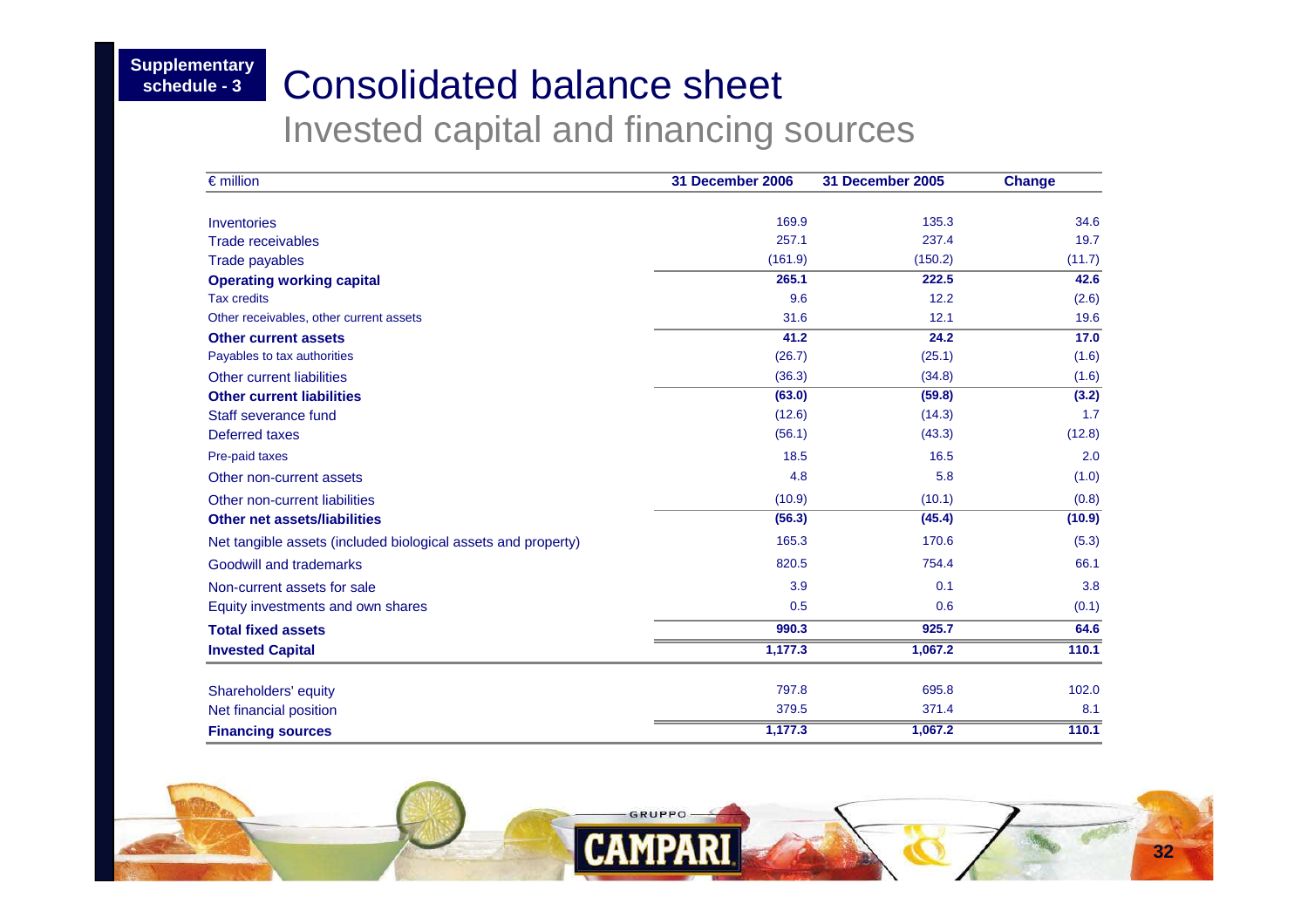## Consolidated balance sheet (1 of 2)

Assets

| $\epsilon$ million                         | 31 December 2006 | 31 December 2005 | <b>Change</b> |
|--------------------------------------------|------------------|------------------|---------------|
| <b>ASSETS</b>                              |                  |                  |               |
| <b>Non-current assets</b>                  |                  |                  |               |
| Net tangible fixed assets                  | 146.3            | 152.5            | (6.2)         |
| <b>Biological assets</b>                   | 15.0             | 13.5             | 1.5           |
| Property                                   | 4.0              | 4.6              | (0.6)         |
| Goodwill and trademarks                    | 816.4            | 750.6            | 65.8          |
| Intangible assets                          | 4.1              | 3.8              | 0.3           |
| Interests in associates                    | 0.5              | 0.6              | (0.1)         |
| Pre-paid taxes<br>Other non-current assets | 18.5             | 16.5<br>11.1     | 2.0<br>(3.4)  |
|                                            | 7.7              |                  |               |
| <b>Total non-current assets</b>            | 1,012.6          | 953.2            | 59.4          |
| <b>Current assets</b>                      |                  |                  |               |
| Inventories                                | 169.9            | 135.3            | 34.6          |
| <b>Trade receivables</b>                   | 257.1            | 237.4            | 19.7          |
| Short-term financial receivables           | 1.0              | 3.2              | (2.1)         |
| Cash at bank and securities                | 240.3            | 247.5            | (7.2)         |
| Other receivables                          | 41.2             | 24.2             | 17.0          |
| <b>Total current assets</b>                | 709.6            | 647.6            | 61.9          |
| Non-current assets for sale                | 3.9              | 0.1              | 3.8           |
| <b>Total assets</b>                        | 1,726.1          | 1,600.9          | 125.1         |

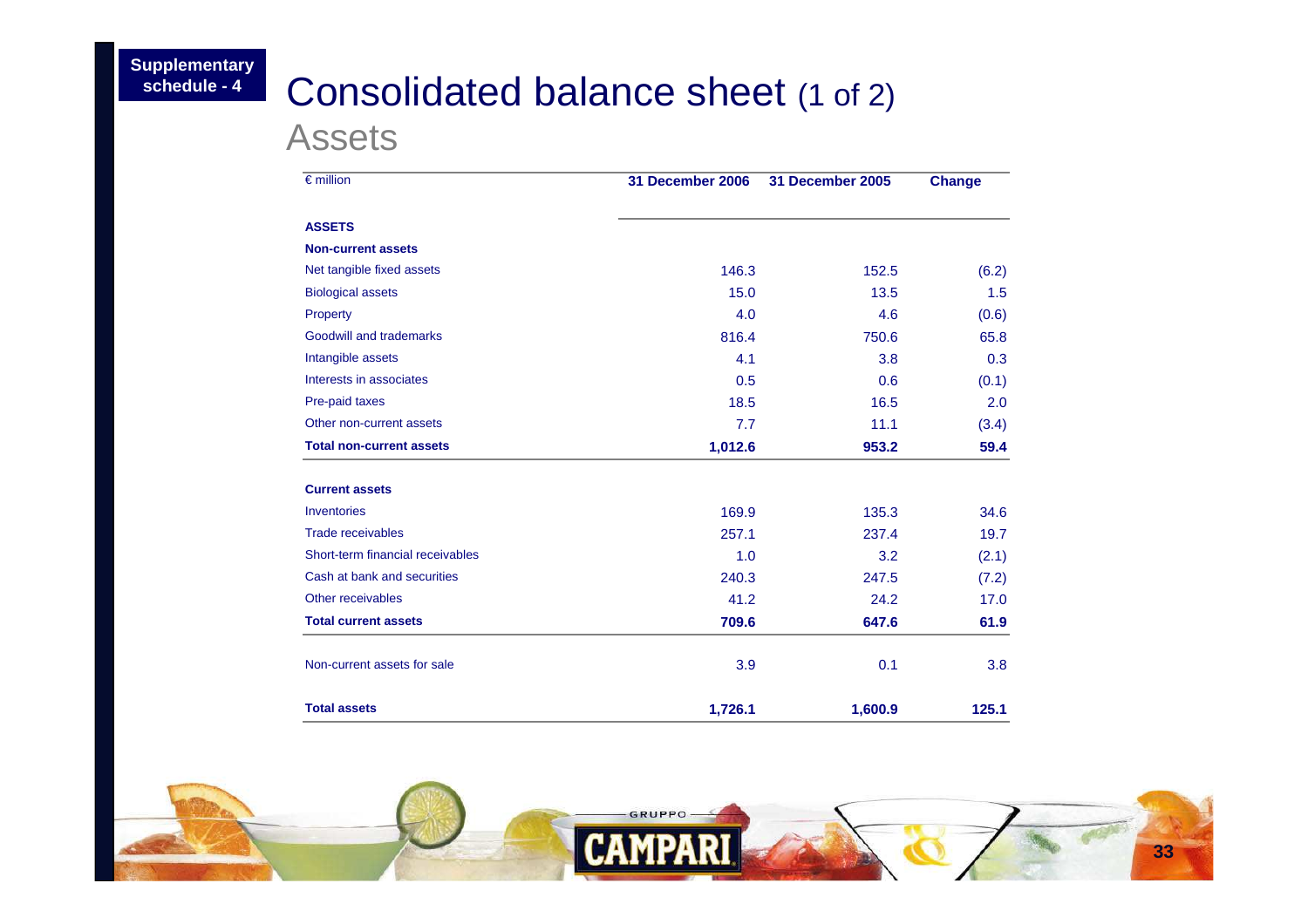# Consolidated balance sheet (2 of 2)

**Liabilities** 

| $\epsilon$ million                                                                   | 31 December 2006 | 31 December 2005 | <b>Change</b> |
|--------------------------------------------------------------------------------------|------------------|------------------|---------------|
| <b>LIABILITIES AND</b><br><b>SHAREHOLDERS' EQUITY</b><br><b>Shareholders' equity</b> |                  |                  |               |
| Share capital                                                                        | 29.0             | 29.0             | 0.0           |
| <b>Reserves</b>                                                                      | 766.8            | 664.5            | 102.3         |
| Group's shareholders' equity                                                         | 795.9            | 693.6            | 102.3         |
| <b>Minority interests</b>                                                            | 1.9              | 2.2              | (0.3)         |
| <b>Total shareholders' equity</b>                                                    | 797.8            | 695.8            | 102.0         |
| <b>Non-current liabilities</b>                                                       |                  |                  |               |
| <b>Bonds</b>                                                                         | 322.7            | 374.6            | (51.9)        |
| Other non-current financial payables                                                 | 70.1             | 122.8            | (52.7)        |
| Staff severance fund                                                                 | 12.6             | 14.3             | (1.7)         |
| <b>Risks fund</b>                                                                    | 10.9             | 10.1             | 0.8           |
| Deferred tax                                                                         | 56.1             | 43.3             | 12.8          |
| <b>Total non-current liabilities</b>                                                 | 472.5            | 565.1            | (92.6)        |
| <b>Current liabilities</b>                                                           |                  |                  |               |
| <b>Banks borrowings</b>                                                              | 210.4            | 112.8            | 97.5          |
| Other financial payables                                                             | 20.5             | 17.2             | 3.3           |
| <b>Trade payables</b>                                                                | 161.9            | 150.2            | 11.7          |
| Payables to tax authorities                                                          | 26.7             | 25.1             | 1.6           |
| Other current liabilities                                                            | 36.3             | 34.8             | 1.6           |
| <b>Total current liabilities</b>                                                     | 455.8            | 340.0            | 115.8         |
| <b>Total liabilities and shareholders' equity</b>                                    | 1,726.1          | 1,600.9          | 125.1         |

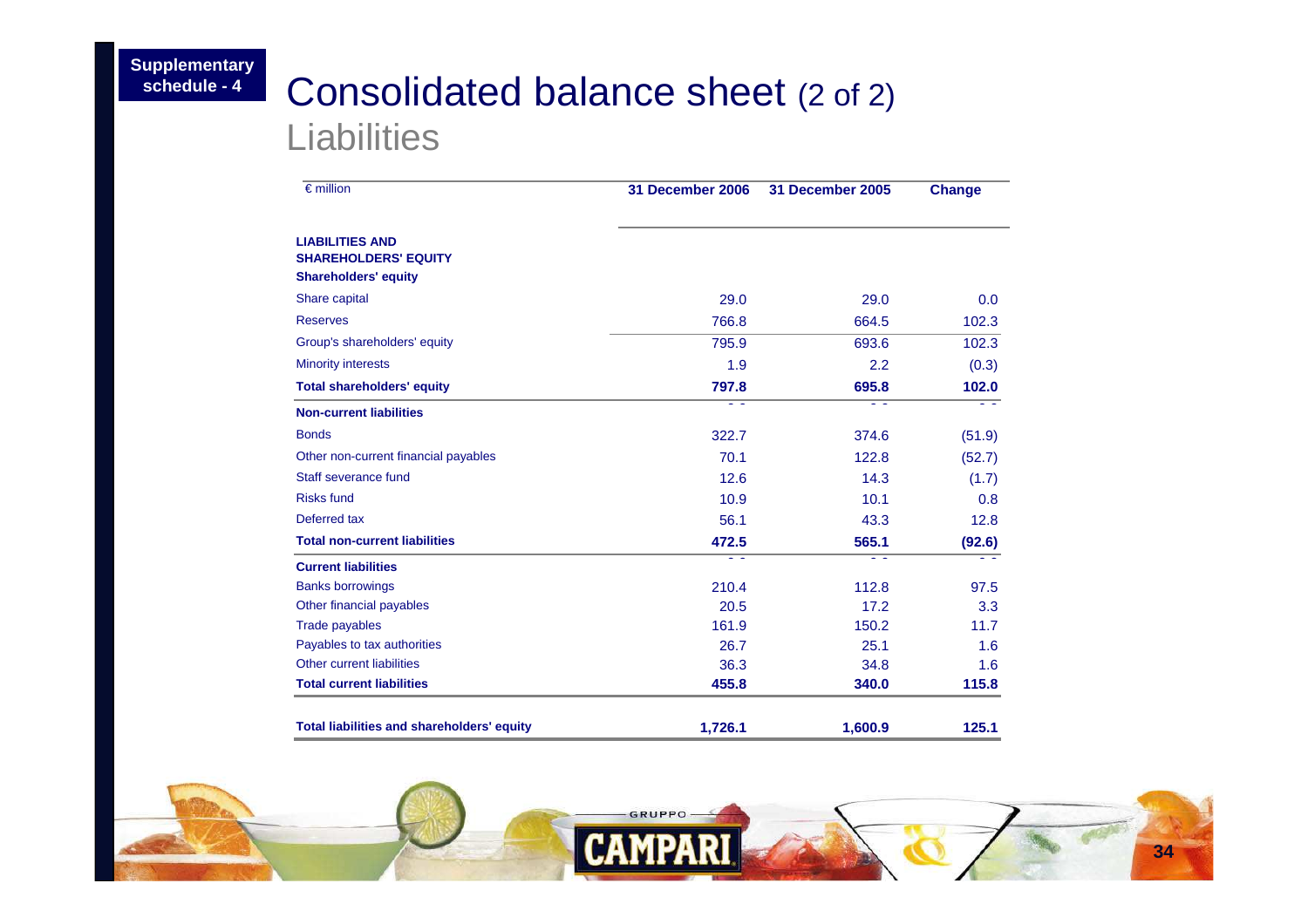# Consolidated cash flow (1 of 2)

| $\epsilon$ million                                       | 31 December 2006 | 31 December 2005 |
|----------------------------------------------------------|------------------|------------------|
| Cash flow generated by operating activities              |                  |                  |
| Net profit                                               | 117.1            | 118.0            |
| Non-cash items                                           |                  |                  |
| Depreciation                                             | 19.2             | 17.4             |
| Gains on sale of fixed assets                            | (11.6)           | (2.3)            |
| <b>Provisions</b>                                        | 10.2             | 4.2              |
| Use of provisions                                        | (8.7)            | (10.0)           |
| <b>Deferred taxes</b>                                    | 11.5             | 19.3             |
| Other non cash items                                     | 2.0              | (1.8)            |
| Net change in tax credits and liabilities                | 1.7              | 3.9              |
| Net change in Operating Working Capital                  | (25.5)           | (50.2)           |
| Net change in other non financial assets and liabilities | (3.6)            | (1.4)            |
|                                                          | 112.2            | 97.1             |
| Net cash flow generated (used) by investing activities   |                  |                  |
| Acquisition of tangible and intangible fixed assets      | (18.9)           | (18.8)           |
| Income from disposals of tangible fixed assets           | 13.1             | 3.8              |
| Advance payments for new headquarters building           | (13.0)           |                  |
| Acquisition of new subsidiaries                          | (179.4)          | (130.7)          |
| Net change in equity investments                         | (0.0)            | 0.1              |
| Other changes                                            | 0.0              | 2.0              |
|                                                          | (198.3)          | (143.6)          |

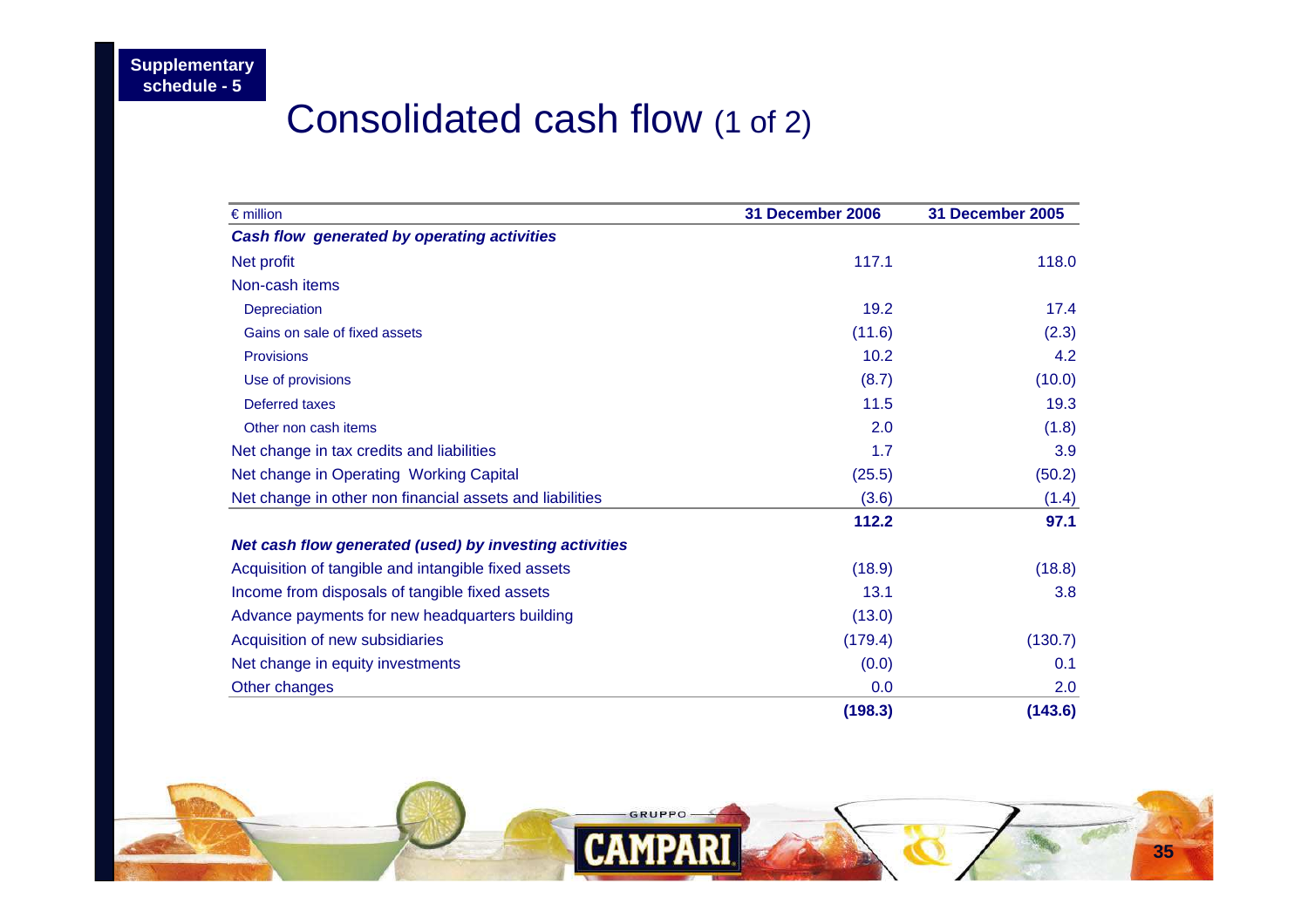# Consolidated cash flow (2 of 2)

| $\epsilon$ million                                      | 31 December 2006 | 31 December 2005 |
|---------------------------------------------------------|------------------|------------------|
| Cash flow generated (used) by financing activities      |                  |                  |
| New long-term loans                                     | 0.0              | 25.4             |
| Payment of medium-long term loans                       | (6.9)            | (7.8)            |
| Net change in short-term bank borrowings                | 96.4             | 57.3             |
| Change in other financial receivables and payables      | (23.6)           | 4.0              |
| Sale of treasury shares                                 | 33.0             | 0.0              |
| Net change in securities                                | 1.1              | 4.0              |
| Dividends paid                                          | (28.1)           | (28.1)           |
|                                                         | 71.9             | 54.8             |
| <b>Exchange rate effects and other equity movements</b> |                  |                  |
| Exchange rate effects on Operating Working Capital      | 5.7              | (15.7)           |
| Other exchange rate effects and other movements         | 2.4              | 12.9             |
|                                                         | 8.0              | (2.8)            |
| Net increase (decrease) in cash and banks               | (6.1)            | 5.6              |
| Net cash position at the beginning of period            | 245.1            | 239.5            |
| Net cash position at the end of period                  | 239.0            | 245.1            |

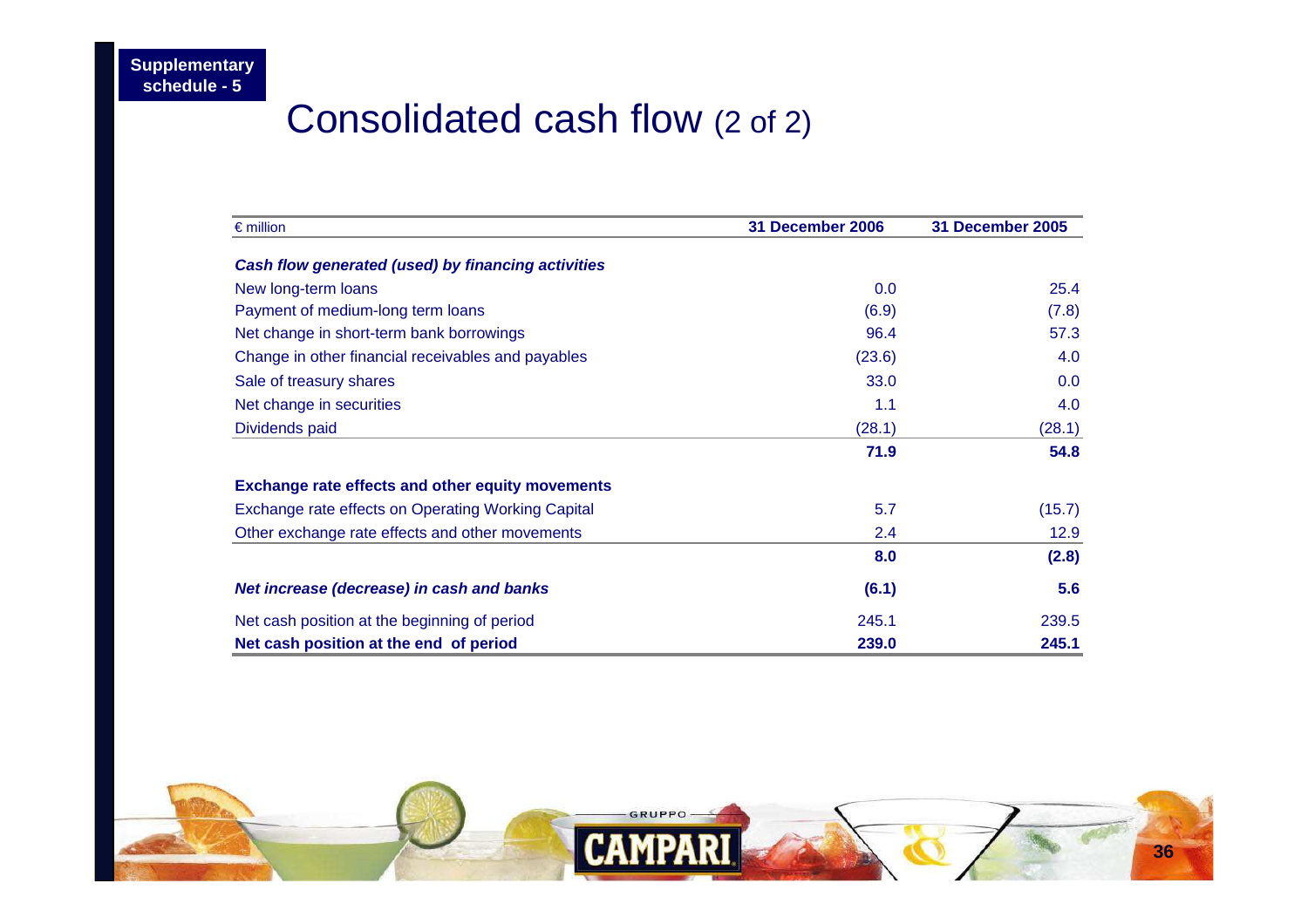## Average exchange rates

|                               | <b>FY 2006</b> | <b>FY 2005</b> | % change |
|-------------------------------|----------------|----------------|----------|
| <b>Brazilian Real: 1 Euro</b> | 2.732          | 3.040          |          |
| Euro: 1 Brazilian Real        | 0.3661         | 0.3289         | 11.3%    |
| US dollar: 1 Euro             | 1.256          | 1.245          |          |
| Euro: 1 US dollar             | 0.7965         | 0.8035         | $-0.9%$  |